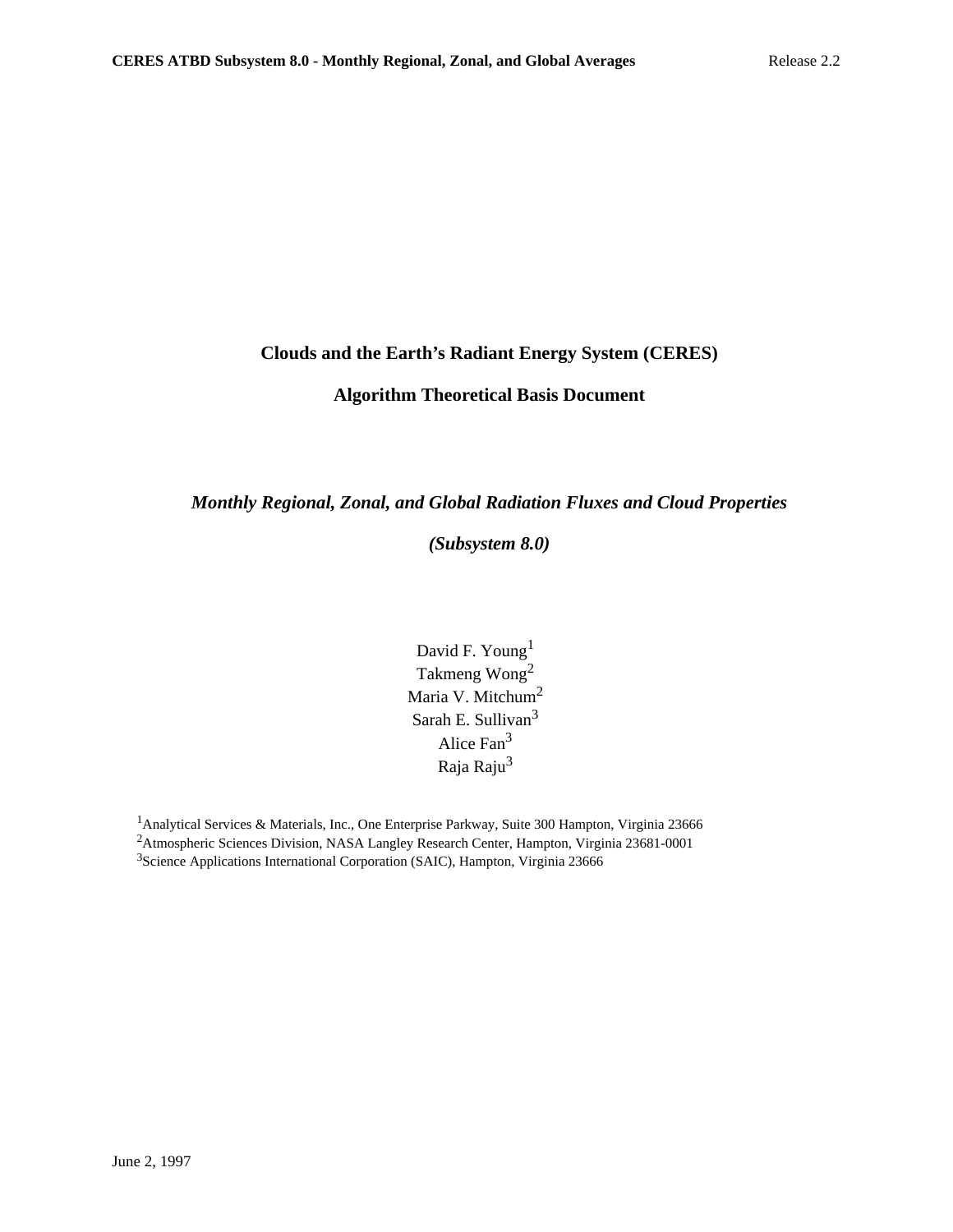

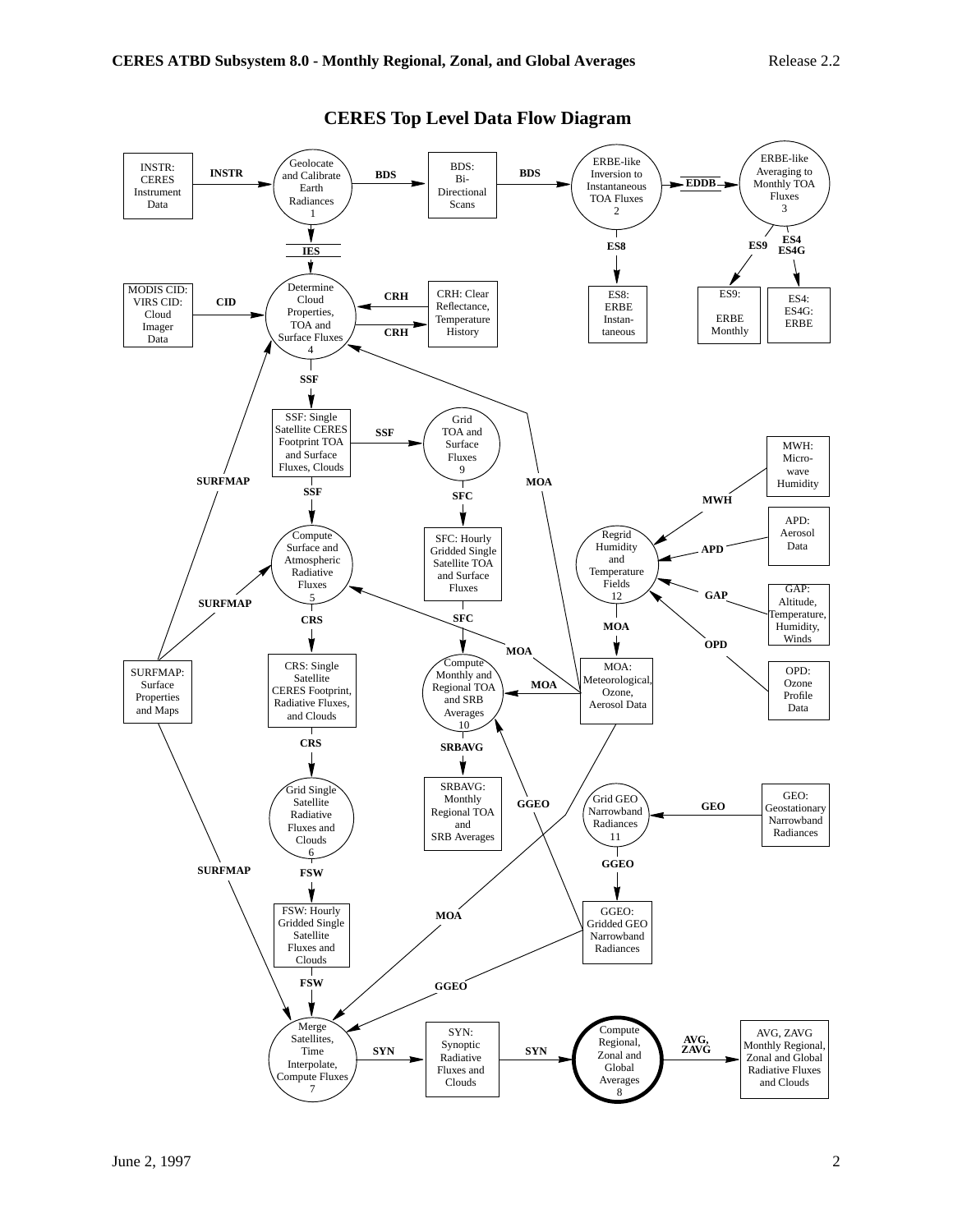#### **Abstract**

*The CERES Data Management System produces regional, zonal, and global monthly and monthly-hourly means of the vertical structure of shortwave (SW) and longwave (LW) fluxes and cloud conditions. These means are first calculated on a regional basis from one month of synoptic maps. Regional means are then combined to obtain zonal and global averages.*

*The input to this subsystem is 1 month of 3-hourly synoptic maps in the form of the SYN data product. This data product contains top-ofthe-atmosphere (TOA) LW and SW fluxes, TOA window radiances, upwelling and downwelling SW and LW flux at each standard CERES pressure level, and numerous cloud parameters for each region of the CERES global 1.0*° *equal-angle grid. Both total-sky and clear-sky fluxes are included. A complete description of the input data is provided in appendix A.*

*This subsystem produces two archived output products. The AVG product contains regional monthly and monthly-hourly means of the vertical structure of SW and LW fluxes and cloud conditions. The ZAVG product contains the same parameters averaged on zonal and global scales. Total-sky and clear-sky fluxes are provided at the TOA, the surface, and at each standard CERES pressure level. Cloud information including SW optical depth, emittance, liquid water path, cloud-top pressure, cloud-bottom pressure, cloud fractional area, cloud droplet radius, and the ice/water phase percentage is provided for each layer bounded by adjacent standard pressure levels. A complete description of the output data is given in appendix B.*

*The main steps of the monthly averaging process are*

- *1. Regionally sort the synoptically-ordered data.*
- *2. Linearly average all flux data to produce monthly and monthly-hourly means.*
- *3. Average the cloud properties using the proper weighting schemes.*
- *4. Combine and average the regional means into zonal and global means.*

#### **8.0. Monthly Regional, Zonal, and Global Radiation Fluxes and Cloud Properties**

#### **8.1. Algorithm Description**

Zonal and global means are often used by meteorological researchers to study climate. Zonal quantities are useful in studying energy transport. Averaging on large spatial scales minimizes the effects of regional-scale anomalies in studying climate change and global dynamics. Global averages can be compared with other historical data sets derived from different regional scales to detect climate temperature trends and evaluate large-scale climate anomalies such as the effects of major volcanic eruptions.

The first step in the production of monthly means is the organization of the input data. The data are organized as files that each contain synoptic maps of the vertical structure of flux and cloud properties.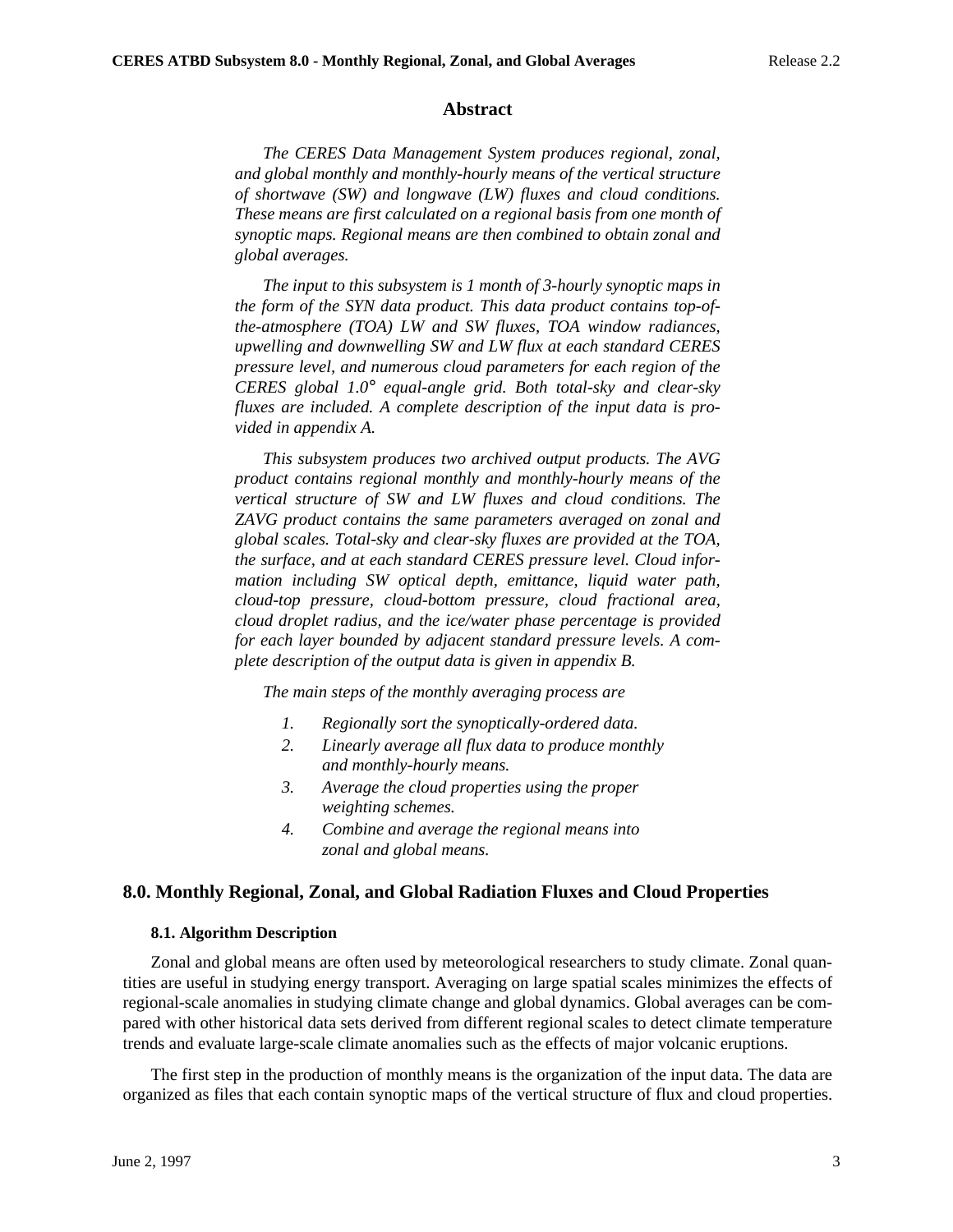A separate data file exists for maps at 0, 3, 6, ..., 21 GMT for each day of the month. Each file contains data organized regionally on the CERES equal-angle grid. Sums of data values are maintained for each region and parameter simultaneously. The month of synoptic maps is simply read in sequential order.

The averaging process in this subsystem is extremely straightforward. The temporal interpolation necessary for calculating monthly means has already been performed in subsystem 7, providing a complete data set with uniform time sampling. In addition, the fluxes are also calculated in subsystem 7 at the levels at which they are averaged, so vertical interpolation is not required. Therefore, the monthly means of LW fluxes will be computed by simply averaging the month of synoptic data.

For SW fluxes, special consideration must be made to account for both the constantly changing solar conditions and the change of albedo as a function of solar zenith angle. All SW averages will use the same techniques described in subsystem 3 to correct mean fluxes to more accurately account for the contribution of the total integrated incident solar flux.

Data from each of the four cloud data structures described in subsystem 7 are compiled into monthly means. Monthly means for the cloud category properties and the cloud overlap statistics are averaged linearly using data from the synoptic grids. Monthly means for the angular model scene class data are compiled using only data from times of CERES observations. Column-weighted cloud properties are averaged using the proper weighting schemes as described in subsystem 6.

Since input data are only from 0, 3, 6, ..., 21 GMT, monthly-hourly means are produced for each parameter for only these times. This differs from the monthly-hourly products from SRBAVG which are calculated at all 24 hours based on local, not GMT, time.

Once regional means are computed for all parameters and all regions, these means are combined into zonal and global means. Area weighting factors are used to correct for the slight variation of grid box size with latitude.

#### **8.2. Strategic Concerns**

Monthly-hourly averages of LW and SW at the TOA from SRBAVG (the output from subsystem 10) will be compared with the results from averaging the eight synoptic maps to ensure that further interpolation to hourly maps is not required.

Simulations will be performed to determine the effects on the monthly mean SW fluxes of using only 3-hourly synoptic data. Additional time interpolation, similar to that used in the ERBE-like process of subsystem 3 may have to be employed to produce TOA SW flux estimates for all daylight hours before monthly means can be calculated. Studies will be performed to determine the best method for using the TOA SW estimates in an averaging scheme to produce monthly means of surface and atmosphere SW fluxes.

The decision to include additional time interpolation in this subsystem will also be affected by the handling of data gaps in subsystem 7.1. If restrictions are placed on the maximum time interval over which TOA flux estimates are calculated, then temporal data gaps may exist for some regions. If these gaps are common, then all parameters will be interpolated using the techniques used in subsystem 7.1.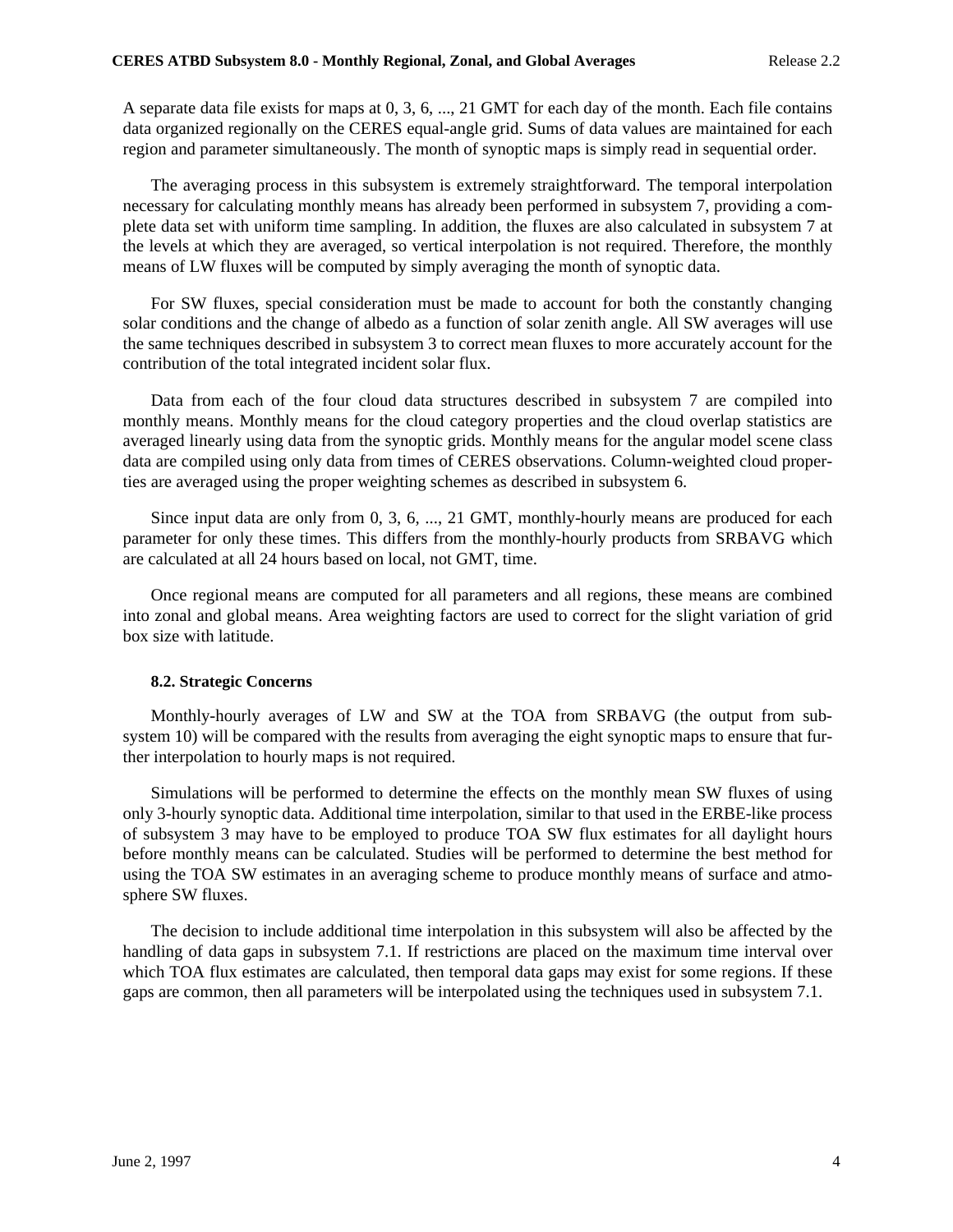### **Appendix A**

### **Input Data Products**

#### **Compute Regional, Zonal and Global Averages (Subsystem 8.0)**

This appendix describes the data products which are produced by the algorithms in this subsystem. The table below summarizes these products, listing the CERES and EOSDIS product codes or abbreviations, a short product name, the product type, the production frequency, and volume estimates for each individual product as well as a complete data month of production. The product types are defined as follows:

| Archival products: | Assumed to be permanently stored by EOSDIS  |
|--------------------|---------------------------------------------|
| Internal products: | Temporary storage by EOSDIS (days to years) |

The following pages describe each product. An introductory page provides an overall description of the product and specifies the temporal and spatial coverage. The table which follows the introductory page briefly describes every parameter which is contained in the product. Each product may be thought of as metadata followed by data records. The metadata (or header data) is not well-defined yet and is included mainly as a placeholder. The description of parameters which are present in each data record includes parameter number (a unique number for each distinct parameter), units, dynamic range, the number of elements per record, an estimate of the number of bits required to represent each parameter, and an element number (a unique number for each instance of every parameter). A summary at the bottom of each table shows the current estimated sizes for metadata, each data record, and the total data product. A more detailed description of each data product will be contained in a User's Guide to be published before the first CERES launch.

|  |  | Table A-1. Input Products Summary |
|--|--|-----------------------------------|
|  |  |                                   |

| <b>Product Code</b> |                   | Name                                                  | Type     | Frequency               | Size.  | Monthly  |  |
|---------------------|-------------------|-------------------------------------------------------|----------|-------------------------|--------|----------|--|
| <b>CERES</b>        | <b>EOSDIS</b>     |                                                       |          |                         | MB     | Size, MB |  |
| <b>SYN</b>          | CER <sub>07</sub> | <b>Synoptic Radiative</b><br><b>Fluxes and Clouds</b> | Archival | Every 3<br><b>Hours</b> | 145.23 | 36016    |  |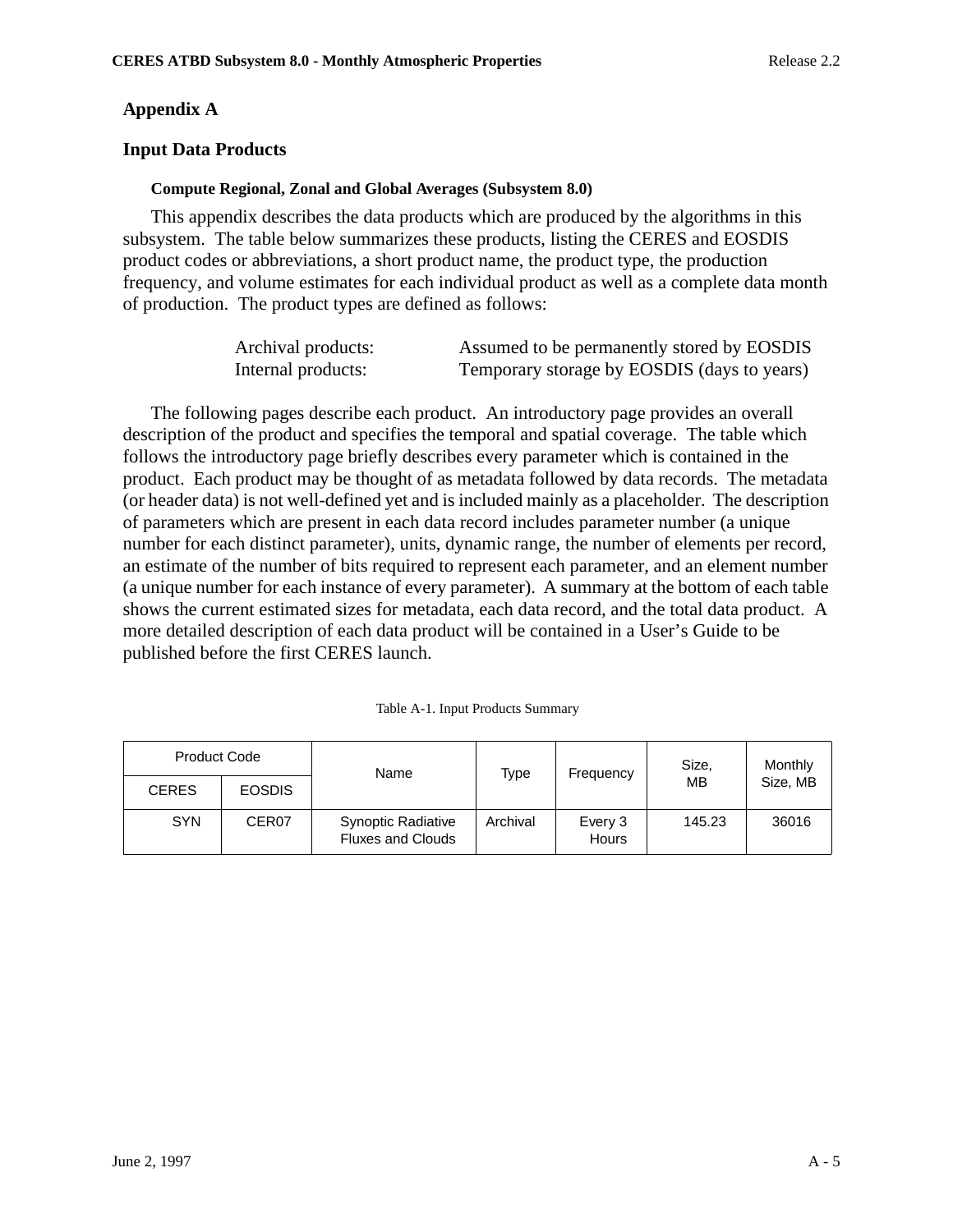### **Synoptic Radiative Fluxes and Clouds (SYN)**

The Synoptic Radiative Fluxes and Clouds (SYN), a CERES archival product, is produced by the CERES Merge Satellites, Time Interpolate, Compute Fluxes Subsystem. Each SYN file contains regional longwave and shortwave radiative fluxes for the surface, internal atmosphere and TOA. The data are computed at 3-hour intervals on the CERES grid, and are based on measurements from multiple EOS CERES instruments. In addition to being an archival product, the SYN is used by the CERES subsystem, Compute Regional, Zonal and Global Averages.

The SYN contains averaged:

- Regional data
- Clear-sky area scene data
- Observed CERES TOA data
- Cloud category properties for four (low, lower middle, upper middle and high) cloud height categories
- Column averaged cloud properties for five (TOA SW, TOA LW, SFC LW, LWC and IWC) weighting schemes
- Overlap data for eleven (clear, low (L), lower middle (LM), upper middle (UM), high (H),
- H/UM, H/LM, H/L, UM/LM, UM/L, LM/L) cloud overlap conditions
- Angular model scene classes for the twelve ERBE scene types
- Surface radiative parameters
- Untuned radiative fluxes for both clear skies and total scene at the surface and the TOA
- Tuned radiative fluxes for both clear skies and total scene at the surface, 500hPa, the tropopause and the TOA
- Adjustment parameters for clear skies
- Adjustment parameters for four (low, lower middle, upper middle and high) cloud height categories

**Type:** Archival **File:** Global

**Level:** 3 **Portion of Globe Covered Frequency:** Every 3 Hours **Record:** 1 CERES region

**Record:** 3 Hours

**Time Interval Covered 2008 Portion of Atmosphere Covered File:** 3 Hours **File:** Surface, Internal and TOA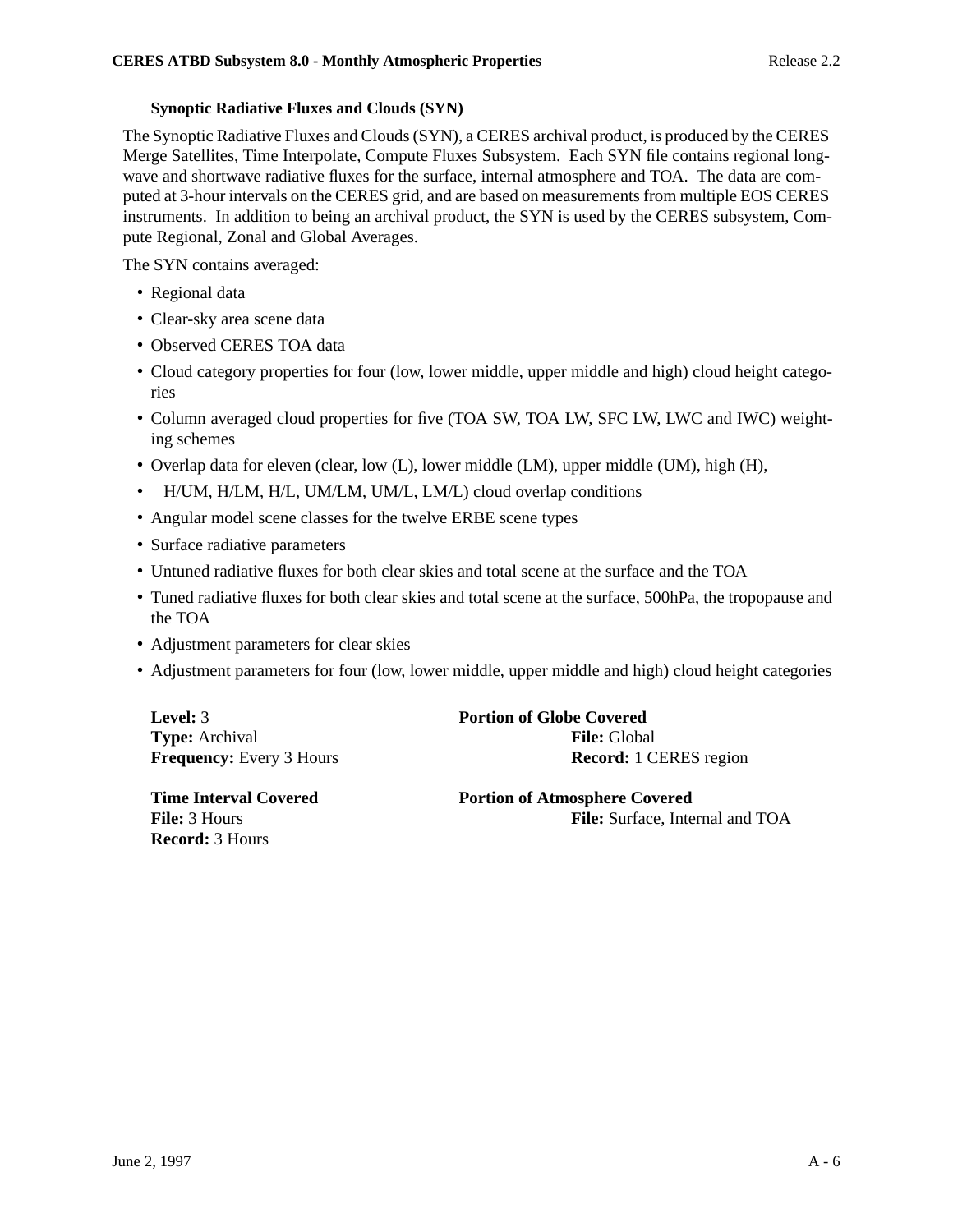#### Table A-2. Synoptic Radiative Fluxes and Clouds (SYN)

| <b>Description</b>                                                                                                              | Parameter<br><b>Number</b> | Units              | Range                | Elements/<br>Record     | Bits/<br>Elem | Elem<br>Num |
|---------------------------------------------------------------------------------------------------------------------------------|----------------------------|--------------------|----------------------|-------------------------|---------------|-------------|
| <b>Meta Data</b><br>SYN Header Flle                                                                                             |                            | N/A                |                      | 1                       | 380           |             |
| <b>Regional Data</b>                                                                                                            |                            |                    |                      |                         |               |             |
| Julian date at hour start                                                                                                       | 1                          | day                | 24493952456000       | 1                       | 32            | 1           |
| Julian time at hour start                                                                                                       | $\overline{2}$             | day                | 0.1                  | 1                       | 32            | 2           |
| Region number                                                                                                                   | 3                          | N/A                | 1.64800              | 1                       | 32            | 3           |
| Hour-box number                                                                                                                 | $\overline{4}$             | N/A                | 1.744                | 1                       | 32            | 4           |
| Surface altitude above sea level, mean                                                                                          | 5                          | m                  | $-100010000$         | $\mathbf{1}$            | 32            | 5           |
| Precipitable water                                                                                                              | 6                          | cm                 | 0.00110.000          | 1                       | 32            | 6           |
| Cosine of solar zenith angle                                                                                                    | $\overline{7}$             | deg                | 0.1                  | $\mathbf{1}$            | 32            | 7           |
| Surface type percent coverage                                                                                                   | 8                          | N/A                | 0.100                | 20                      | 32            | 8           |
| <b>Clear-sky Area Data</b>                                                                                                      |                            |                    |                      |                         |               |             |
| Snow/ice percent coverage                                                                                                       | 9                          | N/A                | 0.100                | 1                       | 32            | 28          |
| Smoke percent coverage                                                                                                          | 10                         | N/A                | 0.100                | 1                       | 32            | 29          |
| Fire percent coverage                                                                                                           | 11                         | N/A                | 0.100                | 1                       | 32            | 30          |
| Total aerosol visible optical depth, clear area<br>Total aerosol effective radius, clear area                                   | 12                         | N/A                | 0.2                  | 1                       | 32            | 31          |
|                                                                                                                                 | 13                         | N/A                | 0.20                 | 1                       | 32            | 32          |
| Observed CERES TOA Data for Clear-sky and Total-sky                                                                             |                            |                    |                      |                         |               |             |
| CERES SW flux, TOA, upwards, mean                                                                                               | 14                         | $W m^{-2}$         | 0.1400               | 2                       | 32            | 33          |
| CERES SW flux, TOA, upwards, std                                                                                                | 15                         | $W m^{-2}$         | <b>TBD</b>           | $\overline{2}$          | 32            | 35          |
| CERES LW flux, TOA, upwards, mean                                                                                               | 16                         | $W m-2$            | 0.1000               | $\overline{2}$          | 32            | 37          |
| CERES LW flux, TOA, upwards, std                                                                                                | 17                         | $W m-2$<br>$W m-2$ | <b>TBD</b>           | $\overline{2}$          | 32            | 39          |
| CERES WN flux, TOA, upwards, mean                                                                                               | 18                         | $W m^{-2}$         | 10.400               | $\overline{\mathbf{c}}$ | 32            | 41          |
| CERES WN flux, TOA, upwards, std                                                                                                | 19                         |                    | <b>TBD</b>           | $\overline{2}$<br>2     | 32            | 43          |
| Albedo, TOA, mean<br>Albedo, TOA, std                                                                                           | 20<br>21                   | N/A<br>N/A         | 0.1<br>0.1           | $\overline{2}$          | 32<br>32      | 45<br>47    |
| <b>Cloud Properties for 4 Cloud Height Categories</b><br>(Cloud height categories are low, lower middle, upper middle and high) |                            |                    |                      |                         |               |             |
| Overcast cloud area percentage                                                                                                  | 22                         | N/A                | 0.100                | 4                       | 32            | 49          |
| Total cloud area percentage                                                                                                     | 23                         | N/A                | 0.100                | 4                       | 32            | 53          |
| Cloud visible optical depth, mean                                                                                               | 24                         | N/A                | 0.400                | 4                       | 32            | 57          |
| Cloud vsible optical depth, std.                                                                                                | 25                         | N/A                | TBD                  | 4                       | 32            | 61          |
| Cloud infrared emissivity, mean                                                                                                 | 26                         | N/A                | 0.1                  | 4                       | 32            | 65          |
| Cloud infrared emissivity, std                                                                                                  | 27                         | N/A                | 0.1                  | 4                       | 32            | 69          |
| Cloud liquid water path, mean                                                                                                   | 28                         | $g m-2$            | 0.00110.00           | 4                       | 32            | 73          |
| Cloud liquid water path, std                                                                                                    | 29                         | $g m-2$            | <b>TBD</b>           | 4                       | 32            | 77          |
| Cloud ice water path, mean                                                                                                      | 30                         | $g m-2$<br>$g m-2$ | 0.00110.00           | 4                       | 32            | 81          |
| Cloud ice water path, std                                                                                                       | 31<br>32                   | hPa                | <b>TBD</b><br>0.1100 | 4<br>4                  | 32<br>32      | 85<br>89    |
| Cloud top pressure, mean                                                                                                        | 33                         | hPa                | <b>TBD</b>           | 4                       | 32            | 93          |
| Cloud top pressure, std<br>Cloud effective pressure, mean                                                                       | 34                         | hPa                | 0.1100               | 4                       | 32            | 97          |
| Cloud effective pressure, std                                                                                                   | 35                         | hPa                | <b>TBD</b>           | 4                       | 32            | 101         |
| Cloud effective temperature, mean                                                                                               | 36                         | Κ                  | 100350               | 4                       | 32            | 105         |
| Cloud effective temperature, std                                                                                                | 37                         | Κ                  | TBD                  | 4                       | 32            | 109         |
| Cloud effective height, mean                                                                                                    | 38                         | km                 | 0.20                 | 4                       | 32            | 113         |
| Cloud effective height, std                                                                                                     | 39                         | km                 | TBD                  | 4                       | 32            | 117         |
| Cloud bottom pressure, mean                                                                                                     | 40                         | hPa                | 0.1100               | 4                       | 32            | 121         |
| Cloud bottom pressure, std                                                                                                      | 41                         | hPa                | TBD                  | 4                       | 32            | 125         |
| Cloud liquid particle radius, mean                                                                                              | 42                         | μm                 | 0.200                | 4                       | 32            | 129         |
| Cloud liquid particle radius, std                                                                                               | 43                         | μm                 | TBD                  | 4                       | 32            | 133         |
| Cloud ice particle effective diameter, mean                                                                                     | 44                         | μm                 | 0.200                | 4                       | 32            | 137         |
| Cloud ice particle effective diameter, std.                                                                                     | 45                         | μm                 | TBD                  | 4                       | 32            | 141         |
| Cloud particle phase, mean                                                                                                      | 46                         | N/A                | 0.1                  | 4                       | 32            | 145         |
| Cloud particle phase, std                                                                                                       | 47                         | N/A                | 0.1                  | 4                       | 32            | 149         |
| Vertical aspect ratio, mean                                                                                                     | 48                         | N/A                | 0.1                  | 4                       | 32            | 153         |
| Vertical aspect ratio, std                                                                                                      | 49                         | N/A                | 0.1                  | 4                       | 32            | 157         |
| Visible optical depth, 13 percentiles                                                                                           | 50                         | N/A                | TBD                  | 52                      | 32            | 161         |
| Infrared emissivity, 13 percentiles                                                                                             | 51                         | N/A                | TBD                  | 52                      | 32            | 213         |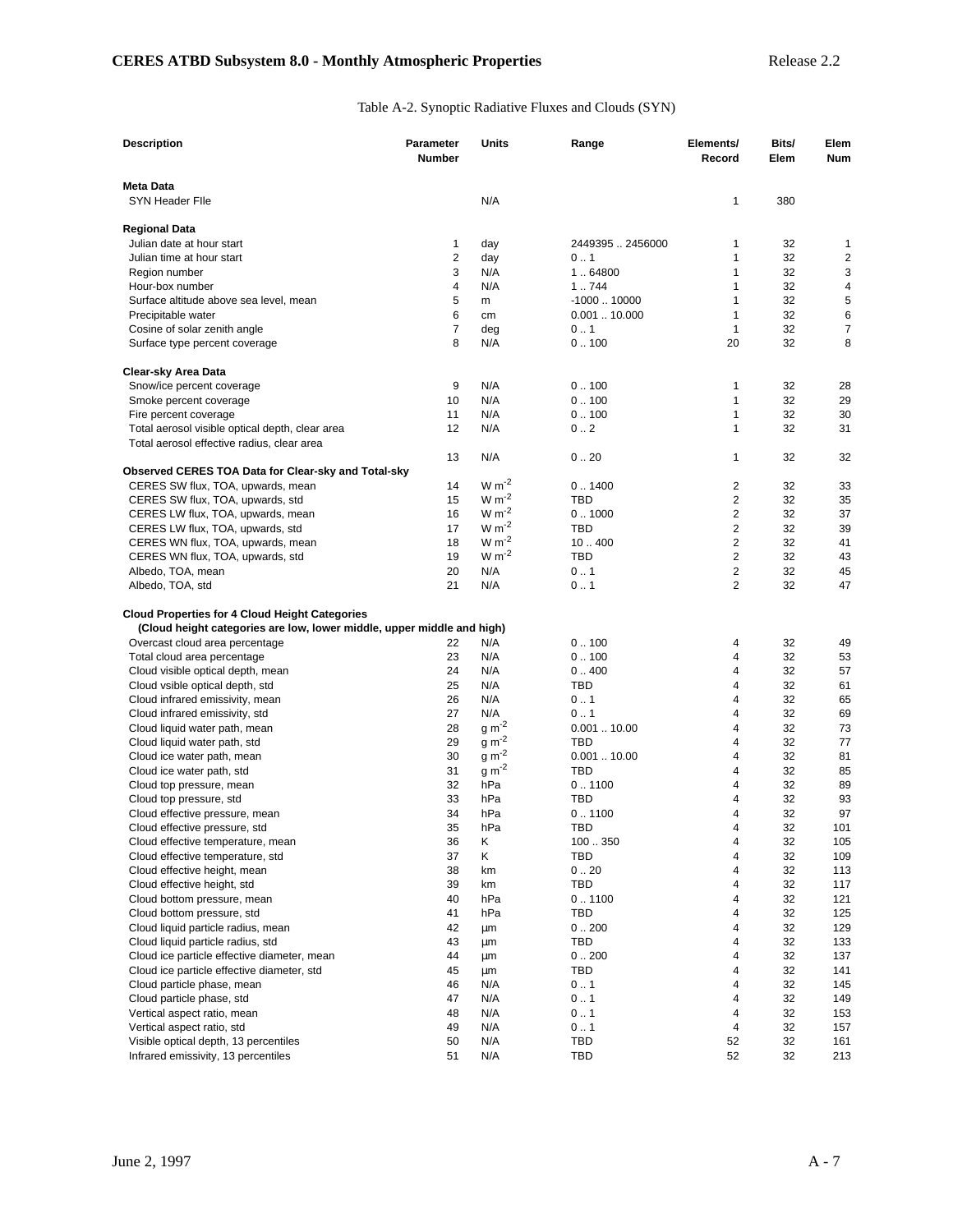#### Table A-2. Synoptic Radiative Fluxes and Clouds (SYN) Continued

| <b>Description</b>                                            | <b>Parameter</b> | Units              | Range      | Elements/    | Bits/    | Elem       |
|---------------------------------------------------------------|------------------|--------------------|------------|--------------|----------|------------|
|                                                               | Number           |                    |            | Record       | Elem     | <b>Num</b> |
| <b>Column Averaged Cloud Properties for</b>                   |                  |                    |            |              |          |            |
| TOA-SW, TOA-LW, SFC-LW, LWC and IWC Weighting Schemes         |                  |                    |            |              |          |            |
| Overcast cloud area percentage                                | 52               | N/A                | 0.100      | 5            | 32       | 265        |
| Total cloud area percentage                                   | 53               | N/A                | 0.100      | 5            | 32       | 270        |
| Cloud visible optical depth, mean                             | 54               | N/A                | 0.400      | 5            | 32       | 275        |
| Cloud vsible optical depth, std                               | 55               | N/A                | <b>TBD</b> | 5            | 32       | 280        |
| Cloud infrared emissivity, mean                               | 56<br>57         | N/A<br>N/A         | 0.1<br>0.1 | 5<br>5       | 32<br>32 | 285<br>290 |
| Cloud infrared emissivity, std                                | 58               | $g m-2$            | 0.00110.00 | 5            | 32       | 295        |
| Cloud liquid water path, mean                                 | 59               | $g m-2$            | <b>TBD</b> | 5            | 32       | 300        |
| Cloud liquid water path, std                                  | 60               | $g m-2$            | 0.00110.00 | 5            | 32       | 305        |
| Cloud ice water path, mean<br>Cloud ice water path, std       | 61               | $g m-2$            | <b>TBD</b> | 5            | 32       | 310        |
| Cloud top pressure, mean                                      | 62               | hPa                | 0.1100     | 5            | 32       | 315        |
| Cloud top pressure, std                                       | 63               | hPa                | <b>TBD</b> | 5            | 32       | 320        |
| Cloud effective pressure, mean                                | 64               | hPa                | 0.1100     | 5            | 32       | 325        |
| Cloud effective pressure, std                                 | 65               | hPa                | <b>TBD</b> | 5            | 32       | 330        |
| Cloud effective temperature, mean                             | 66               | Κ                  | 100350     | 5            | 32       | 335        |
| Cloud effective temperature, std                              | 67               | Κ                  | TBD        | 5            | 32       | 340        |
| Cloud effective height, mean                                  | 68               | km                 | 0.20       | 5            | 32       | 345        |
| Cloud effective height, std                                   | 69               | km                 | <b>TBD</b> | 5            | 32       | 350        |
| Cloud bottom pressure, mean                                   | 70               | hPa                | 0.1100     | 5            | 32       | 355        |
| Cloud bottom pressure, std                                    | 71               | hPa                | <b>TBD</b> | 5            | 32       | 360        |
| Cloud liquid particle radius, mean                            | 72               | μm                 | 0.200      | 5            | 32       | 365        |
| Cloud liquid particle radius, std                             | 73               | μm                 | <b>TBD</b> | 5            | 32       | 370        |
| Cloud ice particle effective diameter, mean                   | 74               | μm                 | 0.200      | 5            | 32       | 375        |
| Cloud ice particle effective diameter, std                    | 75               | μm                 | TBD        | 5            | 32       | 380        |
| Cloud particle phase, mean                                    | 76               | N/A                | 0.1        | 5            | 32       | 385        |
| Cloud vertical aspect ratio, mean                             | 77               | N/A                | 0.1        | 5            | 32       | 390        |
| Cloud vertical aspect ratio, std                              | 78               | N/A                | 0.1        | 5            | 32       | 395        |
| <b>Overlap Footprint Data for 11 Cloud Overlap Conditions</b> |                  |                    |            |              |          |            |
| (Cloud classes are clear, low (L),                            |                  |                    |            |              |          |            |
| lower middle (LM), upper middle (UM), high (H),               |                  |                    |            |              |          |            |
| H/UM, H/LM, H/L, UM/LM, UM/L, and LM/L)                       |                  |                    |            |              |          |            |
| Overlap condition weighted area percentage                    | 79               | N/A                | 0.100      | 11           | 32       | 400        |
|                                                               |                  |                    |            |              |          |            |
| Angular Model Scene Classes for 12 ERBE Scene Types           |                  |                    |            |              |          |            |
| Fractional area coverage                                      | 80               | N/A                | 0.1        | 12           | 32       | 411        |
| Albedo, mean                                                  | 81               | N/A                | 0.1        | 12           | 32       | 423        |
| Albedo, std                                                   | 82               | N/A                | 0.1        | 12           | 32       | 435        |
| Incident solar flux                                           | 83               | $W m-2$            | TBD        | 12           | 32       | 447        |
| Longwave flux, mean                                           | 84               | $W m-2$            | <b>TBD</b> | 12           | 32       | 459        |
| Longwave flux, std                                            | 85               | $W m-2$            | <b>TBD</b> | 12           | 32       | 471        |
| <b>Surface Radiative Parameters</b>                           |                  |                    |            |              |          |            |
| Spectral reflectivity                                         | 86               | N/A                | 0.1        | 6            | 32       | 483        |
| Broadband surface albedo                                      | 87               | N/A                | 0.1        | $\mathbf{1}$ | 32       | 489        |
| LW surface emissivity                                         | 88               | N/A                | 0.1        | 1            | 32       | 490        |
| WN surface emissivity                                         | 89               | N/A                | 0.1        | 1            | 32       | 491        |
| Imager-based surface skin temperature                         | 90               | Κ                  | 175.375    | $\mathbf{1}$ | 32       | 492        |
| Photosynthetically active radiation                           | 91               | $W m-2$            | 0.780      | $\mathbf{1}$ | 32       | 493        |
| DIrect/diffuse ratio                                          | 92               | N/A                | 0.30       | $\mathbf{1}$ | 32       | 494        |
|                                                               |                  |                    |            |              |          |            |
| Atmospheric Flux Profile for Clear-sky and Total-sky          |                  |                    |            |              |          |            |
| (Atmospheric levels in profile are                            |                  |                    |            |              |          |            |
| surface, 500hPa, tropopause and TOA)                          |                  |                    |            |              |          |            |
| Number atmospheric levels                                     | 93               | N/A                | 0.4        | 1            | 32       | 495        |
| Pressure, atmospheric levels                                  | 94               | hPa                | 0.1100     | 4            | 32       | 496        |
| SW flux, atmospheric level, upwards, tuned                    | 95               | $W m^{-2}$         | 0.1400     | 8            | 32       | 500        |
| SW flux, atmospheric level, downwards, tuned                  | 96               | $W m-2$<br>$W m-2$ | 0.1400     | 8            | 32       | 508        |
| LW flux, atmospheric level, upwards, tuned                    | 97<br>98         | $W m-2$            | 0.1000     | 8<br>8       | 32       | 516        |
| LW flux, atmospheric level, downwards, tuned                  |                  |                    | 0.1000     |              | 32       | 524        |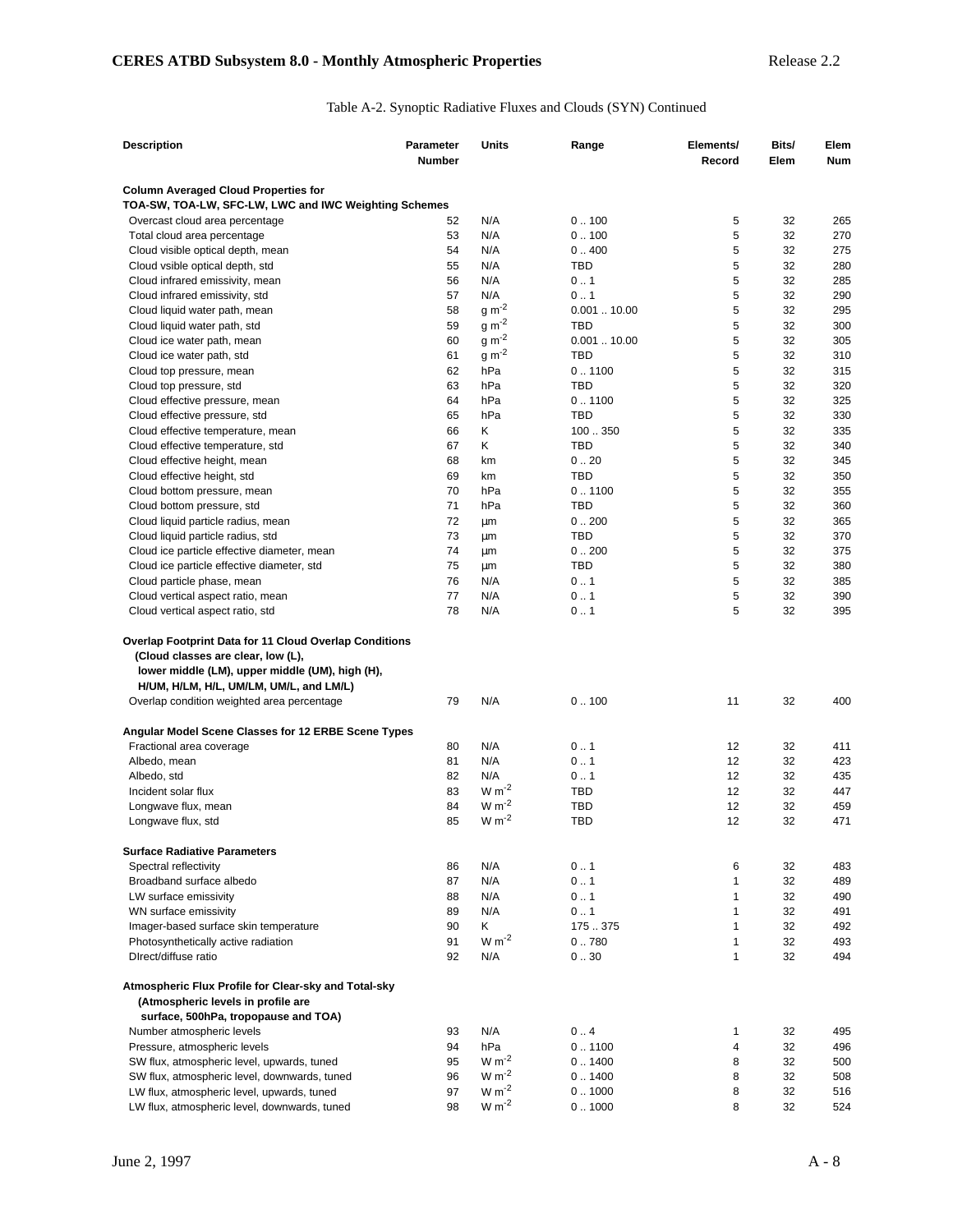## Table A-2. Synoptic Radiative Fluxes and Clouds (SYN) Concluded

| <b>Description</b>                                         | Parameter<br><b>Number</b> | <b>Units</b> | Range       | Elements/<br>Record | Bits/<br>Elem | Elem<br><b>Num</b> |
|------------------------------------------------------------|----------------------------|--------------|-------------|---------------------|---------------|--------------------|
| Flux Adjustments (Tuned - Untuned) for                     |                            |              |             |                     |               |                    |
| Clear-sky and Total-sky at Surface and TOA                 |                            |              |             |                     |               |                    |
| Number of tuning iterations                                | 99                         | N/A          | 0.3         | 1                   | 16            | 532                |
| SW flux, surface, downwards, delta                         | 100                        | $W m-2$      | 0.1400      | $\overline{2}$      | 32            | 533                |
| SW flux, surface, upwards, delta                           | 101                        | $W m-2$      | 0.1400      | $\mathbf{2}$        | 32            | 535                |
| SW flux, TOA, upwards, delta                               | 102                        | $W m-2$      | 0.1400      | $\overline{2}$      | 32            | 537                |
| SW flux, TOA, downwards, delta                             | 103                        | $W m-2$      | 0.1400      | $\overline{2}$      | 32            | 539                |
| LW flux, surface, downwards, delta                         | 104                        | $W m^{-2}$   | 0.1000      | $\overline{2}$      | 32            | 541                |
| LW flux, surface, upwards, delta                           | 105                        | $W m-2$      | 0.1000      | $\overline{2}$      | 32            | 543                |
| LW flux, TOA, upwards, delta                               | 106                        | $W m-2$      | 0.1000      | $\overline{2}$      | 32            | 545                |
| <b>Adjustment Parameters for Clear Skies</b>               |                            |              |             |                     |               |                    |
| Adjusted precipitable water, delta                         | 107                        | cm           | 0.00110.000 | 1                   | 32            | 495                |
| Adjusted surface albedo, delta                             | 108                        | N/A          | 0.1         | 1                   | 32            | 496                |
| Adjusted aerosol optical depth, delta                      | 109                        | N/A          | 0.02.0      | 1                   | 32            | 497                |
| Adjusted skin temperature, delta                           | 110                        | K            | <b>TBD</b>  | 1                   | 32            | 498                |
| <b>Adjustment Parameters for 4 Cloud Height Categories</b> |                            |              |             |                     |               |                    |
| Adjusted mean visible optical depth, delta                 | 111                        | N/A          | 0.400       | 4                   | 32            | 499                |
| Adjusted std visible optical depth                         | 112                        | N/A          | <b>TBD</b>  | 4                   | 32            | 503                |
| Adjusted mean cloud fractional area, delta                 | 113                        | N/A          | 0.1         | 4                   | 32            | 507                |
| Adjusted std cloud fractional area                         | 114                        | N/A          | 0.1         | 4                   | 32            | 511                |
| Adjusted mean cloud infrared emissivity, delta             | 115                        | N/A          | 0.1         | 4                   | 32            | 515                |
| Adjusted std cloud infrared emissivity                     | 116                        | N/A          | 0.1         | 4                   | 32            | 519                |
| Adjusted mean cloud effective temperature, delta           | 117                        | K            | 0.250       | 4                   | 32            | 523                |
| Adjusted std cloud effective temperature                   | 118                        | Κ            | <b>TBD</b>  | $\overline{4}$      | 32            | 527                |
| ™otal Meta Rits/File                                       | 380                        |              |             |                     |               |                    |

| Total Meta Bits/File:   | 380        |
|-------------------------|------------|
| Total Data Bits/Record: | 18800      |
| Total Records/File:     | 64800      |
| Total Data Bits/File:   | 1218240000 |
| Total Bits/File:        | 1218240380 |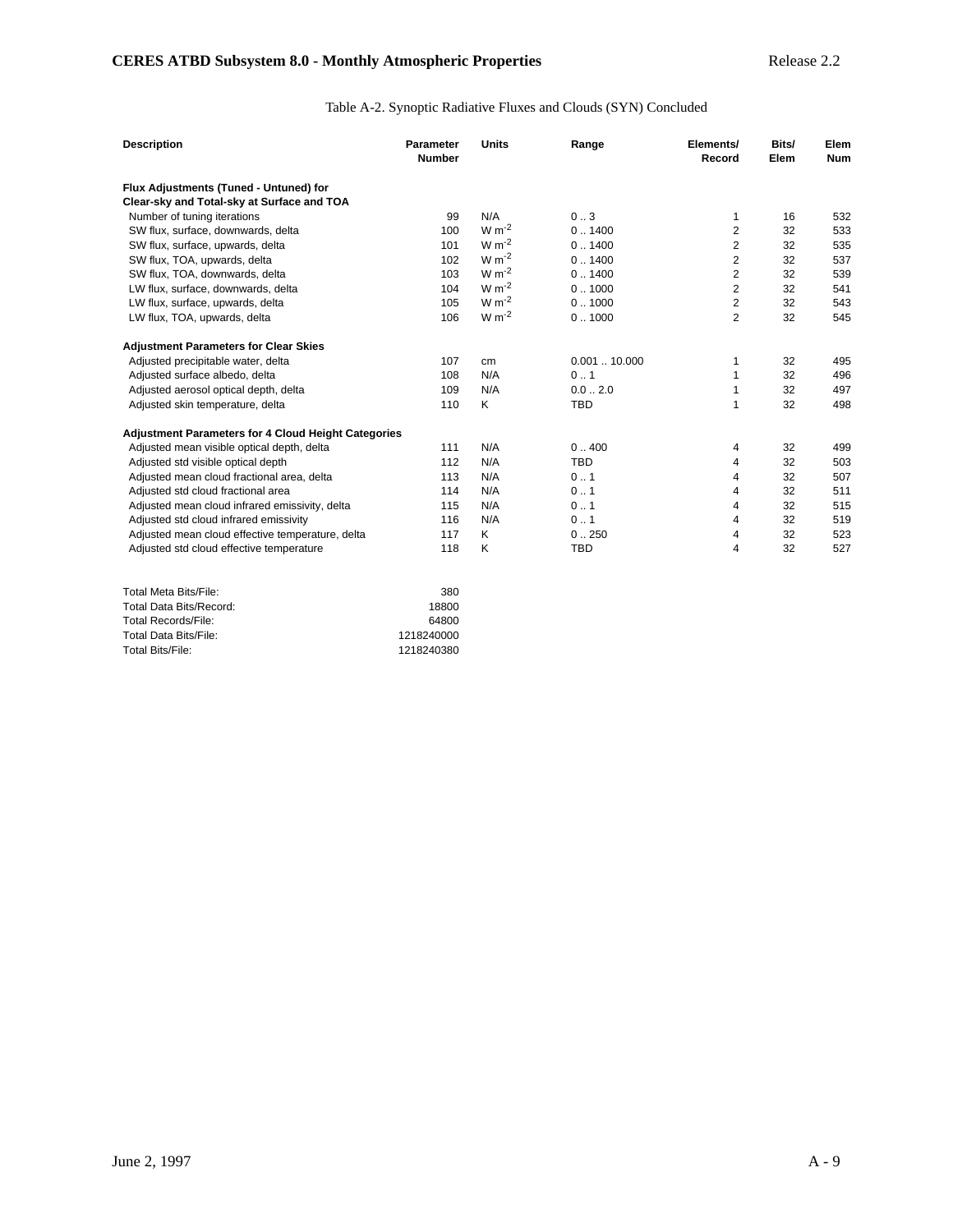### **Appendix B**

### **Output Data Products**

#### **Compute Regional, Zonal and Global Averages (Subsystem 8.0)**

This appendix describes the data products which are produced by the algorithms in this subsystem. The table below summarizes these products, listing the CERES and EOSDIS product codes or abbreviations, a short product name, the product type, the production frequency, and volume estimates for each individual product as well as a complete data month of production. The product types are defined as follows:

| Archival products: | Assumed to be permanently stored by EOSDIS  |
|--------------------|---------------------------------------------|
| Internal products: | Temporary storage by EOSDIS (days to years) |

The following pages describe each product. An introductory page provides an overall description of the product and specifies the temporal and spatial coverage. The table which follows the introductory page briefly describes every parameter which is contained in the product. Each product may be thought of as metadata followed by data records. The metadata (or header data) is not well-defined yet and is included mainly as a placeholder. The description of parameters which are present in each data record includes parameter number (a unique number for each distinct parameter), units, dynamic range, the number of elements per record, an estimate of the number of bits required to represent each parameter, and an element number (a unique number for each instance of every parameter). A summary at the bottom of each table shows the current estimated sizes of metadata, each data record, and the total data product. A more detailed description of each data product will be contained in a User's Guide to be published before the first CERES launch.

|              | <b>Product Code</b> | Name                                                       | Type     | Frequency | Size, | Monthly  |  |
|--------------|---------------------|------------------------------------------------------------|----------|-----------|-------|----------|--|
| <b>CERES</b> | <b>EOSDIS</b>       |                                                            |          |           | MВ    | Size, MB |  |
| <b>AVG</b>   | CER <sub>08</sub>   | Monthly Regional Radia-<br>tive Fluxes and Clouds          | Archival | 1/Month   | 1230  | 1230     |  |
| ZAVG         | CER <sub>15</sub>   | Monthly Zonal and Global<br>Radiative Fluxes and<br>Clouds | Archival | 1/Month   | 3.45  | 3.45     |  |

|  |  | Table B-1. Output Products Summary |
|--|--|------------------------------------|
|  |  |                                    |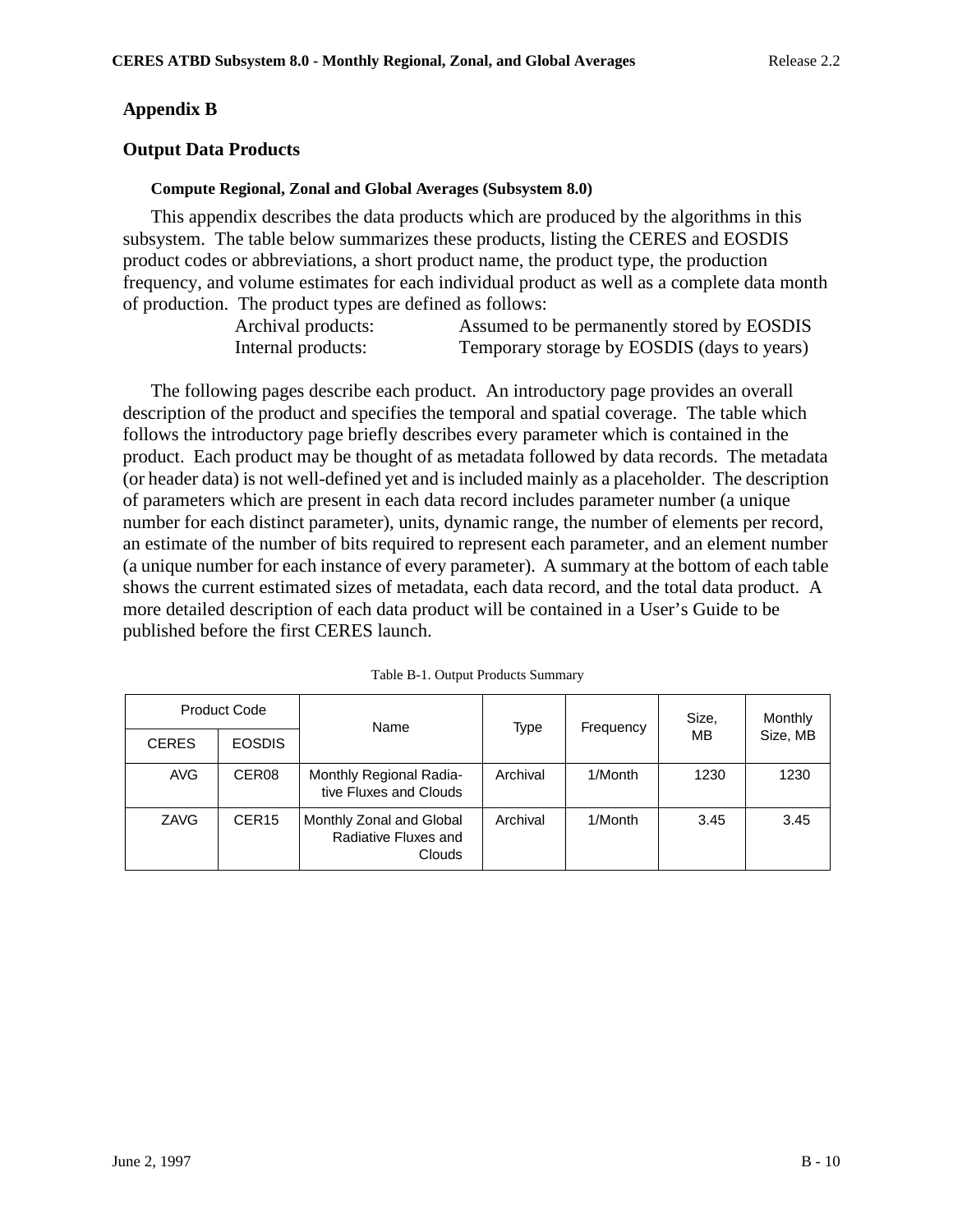#### **Monthly Regional, Zonal, and Global Radiative Fluxes and Clouds (AVG/ZAVG)**

The AVG/ZAVG product contains a monthly and monthly hourly averages of the TOA and surface LW and SW radiative fluxes, together with LW and SW fluxes at standard pressure levels in between. This final product also contains observed cloud and clear-sky properties at the standard one degree horizontal resolution.

AVG/ZAVG is an archival product produced for each spacecraft and for each combination of spacecraft. Initially at the TRMM launch, this product is produced in a validation mode every 3 months, or for 4 months a year. During these 18 months, the CERES Science Team will derive a production quality set of Angular Distribution Models, which are needed to produce the LW and SW instantaneous fluxes. Eighteen months after the TRMM launch, this product is archived and contains LW and SW fluxes at the tropopause and at 500 hPa pressure levels. Thirty-six months after the TRMM launch, this archived product contains LW and SW fluxes at 18 standard pressure levels. The pressure levels are in addition to fluxes at TOA and at the surface. In addition, the cloud and clear-sky properties are averaged between the 18 pressure levels, resulting in 17 vertical instances of the averaged cloud properties.

The major categories of data on the AVG/ZAVG are:

- Regional data
- Radiative fluxes for both clear-sky and total-sky at TOA.
- Cloud category properties for four (low, lower middle, upper middle and high) cloud layers.
- Adjustment parameters for four cloud layers.
- Column-averaged cloud properties for five (TOA SW, TOA LW, SFC LW, LWP, and IWP) weighting schemes.
- Adjustment parameters for five weighting schemes.
- Overlap data for eleven (clear, low (L), lower middle (LM), upper middle (UM), high (H), H/UM, H/LM, H/L, UM/LM, UM/L, LM/L) cloud conditions.
- Angular model scene classes.
- Atmospheric flux profile for clear-sky and total-sky.
- Flux adjustments for clear-sky and total-sky.
- Adjustment parameters for clear-skies.
- Surface data.

**Type:** Archival **File:** Entire Globe

 **Record:** 1 Month

### **Level:** 3 **Portion of Globe Covered**

**Frequency:** 1/Month **Record:** 1 Degree Regions

**Time Interval Covered Portion of Atmosphere Covered File:** 1 Month **File:** Surface to TOA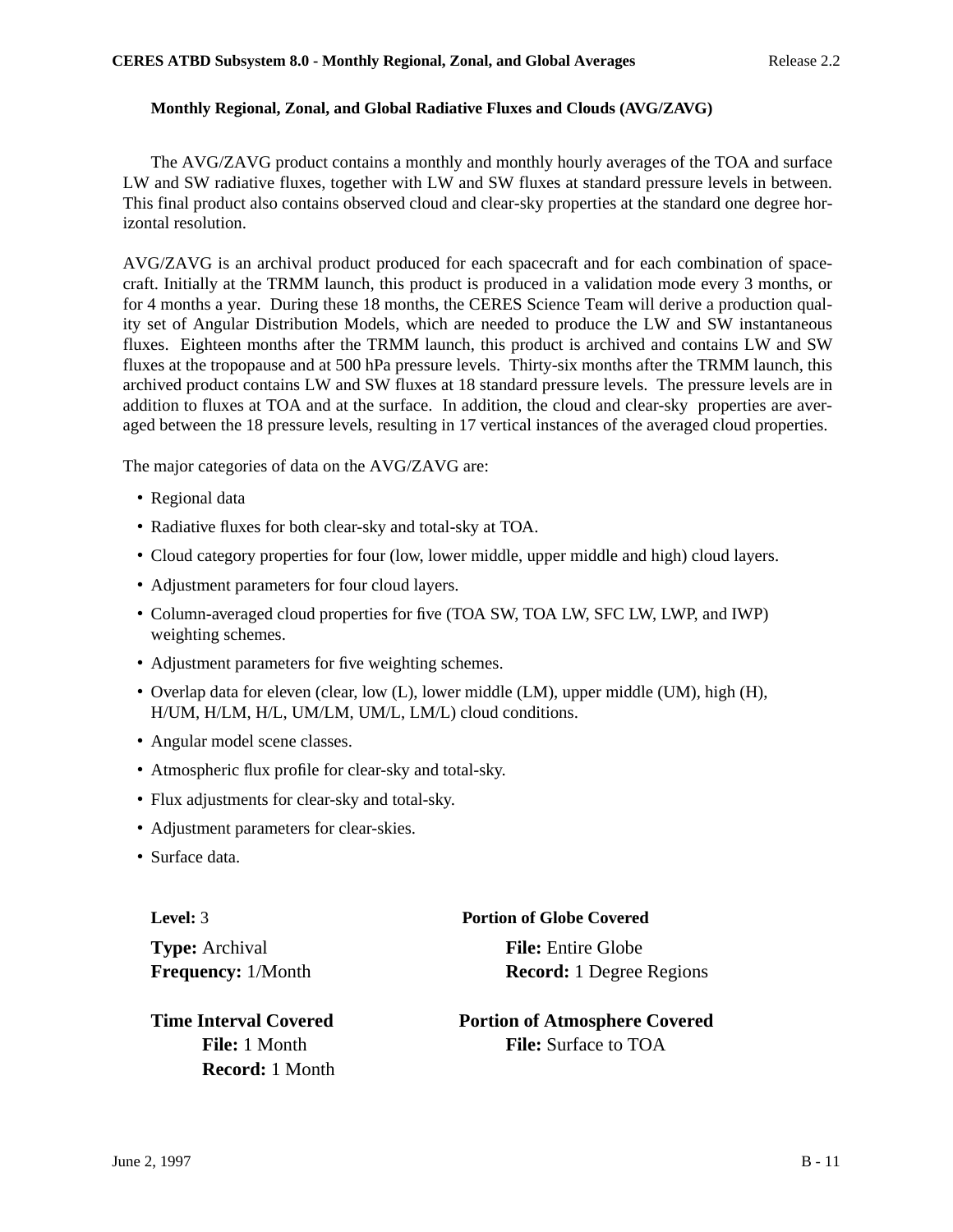Table B-2. Monthly Regional Radiative Fluxes and Clouds (AVG)

| <b>Description</b>                                                                                                                                                                                                                                                                                                                | <b>Parameter Units</b><br><b>Number</b> |                        | Range                            | Elements/<br>Record | Bits/<br>Elem | Elem<br><b>Num</b> |
|-----------------------------------------------------------------------------------------------------------------------------------------------------------------------------------------------------------------------------------------------------------------------------------------------------------------------------------|-----------------------------------------|------------------------|----------------------------------|---------------------|---------------|--------------------|
| AVG                                                                                                                                                                                                                                                                                                                               |                                         |                        |                                  |                     |               |                    |
| <b>AVG File Header</b>                                                                                                                                                                                                                                                                                                            |                                         | N/A                    | N/A                              | $\mathbf{1}$        | 159232        |                    |
| <b>AVG Data</b>                                                                                                                                                                                                                                                                                                                   |                                         |                        |                                  |                     |               |                    |
| REGIONAL DATA is Array[64800] of:                                                                                                                                                                                                                                                                                                 |                                         |                        |                                  |                     |               |                    |
| <b>Regional Parameters</b>                                                                                                                                                                                                                                                                                                        |                                         |                        |                                  |                     |               |                    |
| Region Number                                                                                                                                                                                                                                                                                                                     | 1                                       | N/A                    | 1 - 64800                        | 1                   | 32            | 1                  |
| Surface altitude                                                                                                                                                                                                                                                                                                                  | 2                                       | km                     | $-1000 - 10000$                  | $\mathbf{1}$        | 32            | $\overline{c}$     |
| Precipitable water                                                                                                                                                                                                                                                                                                                | 3                                       | cm                     | $0.001 - 10.0$                   | $\mathbf{1}$        | 32            | 3                  |
| Surface type percent coverage                                                                                                                                                                                                                                                                                                     | 4                                       | N/A                    | $0.0 - 100.0$                    | 20                  | 32            | 4                  |
| Clear-sky Area Scene Data                                                                                                                                                                                                                                                                                                         |                                         |                        |                                  |                     |               |                    |
| Snow/Ice percent coverage                                                                                                                                                                                                                                                                                                         | 5<br>6                                  | N/A<br>N/A             | $0.0 - 100.0$<br>$0.0 - 100.0$   | $\mathbf{1}$<br>1   | 32<br>32      | 24<br>25           |
| Smoke percent coverage<br>Fire percent coverage                                                                                                                                                                                                                                                                                   | $7^{\circ}$                             | N/A                    | $0.0 - 100.0$                    | $\mathbf{1}$        | 32            | 26                 |
| Total aerosol visible optical depth, clear area                                                                                                                                                                                                                                                                                   | 8                                       | N/A                    | $0.0 - 2.0$                      | $\mathbf{1}$        | 32            | 27                 |
| Total aerosol effective radius, clear area                                                                                                                                                                                                                                                                                        | 9                                       | N/A                    | $0.0 - 20.0$                     | $\mathbf{1}$        | 32            | 28                 |
| <b>TOA Fluxes for 2 Scene Classes</b><br>Monthly-Hourly and Monthly TOA Fluxes is Array[9] of:<br>(TOA hourly data are in elements 1-8, monthly data is in element 9)<br><b>TOA flux</b> is Array[3] of:                                                                                                                          |                                         |                        |                                  |                     |               |                    |
| <b>Clear-Sky TOA Fluxes</b>                                                                                                                                                                                                                                                                                                       |                                         |                        |                                  |                     |               |                    |
| SW Flux at TOA: mean, std, num vals                                                                                                                                                                                                                                                                                               | 10 <sup>1</sup>                         | $Wm^{-2}$              | $0.0 - 1400.0$                   | 27                  | 32            | 29                 |
| LW flux at TOA: mean, std, num vals                                                                                                                                                                                                                                                                                               | 11                                      | $Wm^{-2}$              | $0.0 - 1000.0$                   | 27                  | 32            | 56                 |
| Window flux: mean, std, num vals                                                                                                                                                                                                                                                                                                  | 12 <sup>°</sup>                         | $Wm^{-2}$              | $10.0 - 400.0$                   | 27                  | 32            | 83                 |
| Total albedo: mean, std, num vals                                                                                                                                                                                                                                                                                                 | 13                                      | N/A                    | $0.0 - 1.0$                      | 27                  | 32            | 110                |
| Total-Sky TOA Fluxes                                                                                                                                                                                                                                                                                                              |                                         | 14 $Wm^{-2}$           |                                  | 27                  |               |                    |
| SW Flux at TOA: mean, std, num vals<br>LW flux at TOA: mean, std, num vals                                                                                                                                                                                                                                                        | 15                                      | $Wm^{-2}$              | $0.0 - 1400.0$<br>$0.0 - 1000.0$ | 27                  | 32<br>32      | 137<br>164         |
| Window flux: mean, std, num vals                                                                                                                                                                                                                                                                                                  | 16                                      | $Wm^{-2}$              | $10.0 - 400.0$                   | 27                  | 32            | 191                |
| Total albedo: mean, std, num vals                                                                                                                                                                                                                                                                                                 |                                         | 17 N/A                 | $0.0 - 1.0$                      | 27                  | 32            | 218                |
| <b>Fluxes levels</b><br>Flux Levels Monthly-Hourly and Monthly Data is Array[9] of:<br>(Flux monthly-hourly data are in elements 1-8, monthly data is in element 9)<br>Atmospheric Flux Profile for 2 Scene Classes and 4 Layers<br>Scene classes: clear-sky & total-sky, Layers: sfc, 500hPa, tropopause, & TOA is Array[24] of: |                                         |                        |                                  |                     |               |                    |
| Downward LW flux: mean, std dev, num vals                                                                                                                                                                                                                                                                                         | 18                                      | $Wm^{-2}$              | $0.0 - 1000.0$                   | 216                 | 32            | 245                |
| Upward SW flux: mean, std.dev, num vals                                                                                                                                                                                                                                                                                           | 19                                      | $Wm^{-2}$              | $0.0 - 1400.0$                   | 216                 | 32            | 461                |
| Downward SW Flux: mean, std dev, num vals                                                                                                                                                                                                                                                                                         | 20                                      | $Wm^{-2}$              | $0.0 - 1400.0$                   | 216                 | 32            | 677                |
| Upward LW flux: mean, std dev, num vals                                                                                                                                                                                                                                                                                           | 21                                      | $Wm^{-2}$              | $0.0 - 1000.0$                   | 216                 | 32            | 893                |
| Number of Atmospheric Layers                                                                                                                                                                                                                                                                                                      | 22                                      | N/A                    | $0 - 4$                          | 9                   | 32            | 1109               |
| Pressure, atmospheric layer                                                                                                                                                                                                                                                                                                       |                                         | 23 hPa                 | $0 - 1100$                       | 36                  | 32            | 1118               |
| Flux Adjustments (Tuned - Untuned) for 2 Scene Classes and 2 Layers<br>Scene classes, adj: clear-sky & total-sky is Array[2] of:                                                                                                                                                                                                  |                                         |                        |                                  |                     |               |                    |
| Layer - surface is Array[3] of:                                                                                                                                                                                                                                                                                                   |                                         |                        |                                  |                     |               |                    |
| Downward SW flux: mean, std, num days                                                                                                                                                                                                                                                                                             | 24<br>25                                | $Wm^{-2}$<br>$Wm^{-2}$ | $0.0 - 1400.0$                   | 54                  | 32            | 1154               |
| Downward LW flux: mean, std dev, num vals<br>Upward SW flux: mean, std.dev, num vals                                                                                                                                                                                                                                              | 26                                      | $Wm^{-2}$              | $0.0 - 1000.0$<br>$0.0 - 1400.0$ | 54<br>54            | 32<br>32      | 1208<br>1262       |
| Upward LW flux: mean, std dev, num vals                                                                                                                                                                                                                                                                                           | 27                                      | $Wm^{-2}$              | $0.0 - 1000.0$                   | 54                  | 32            | 1316               |
| Layer - TOA is Array[3] of:                                                                                                                                                                                                                                                                                                       |                                         |                        |                                  |                     |               |                    |
| Upward SW flux: mean, std.dev, num vals                                                                                                                                                                                                                                                                                           | 28                                      | $Wm^{-2}$              | $0.0 - 1400.0$                   | 54                  | 32            | 1370               |
| Downward SW Flux: mean, std dev, num vals                                                                                                                                                                                                                                                                                         | 29                                      | $Wm^{-2}$              | $0.0 - 1400.0$                   | 54                  | 32            | 1424               |
| Upward LW flux: mean, std dev, num vals                                                                                                                                                                                                                                                                                           | 30                                      | $Wm^{-2}$              | $0.0 - 1000.0$                   | 54                  | 32            | 1478               |
| <b>Clear-sky Adjustment Parameters</b>                                                                                                                                                                                                                                                                                            |                                         |                        |                                  |                     |               |                    |
| Clear-sky Adj. Monthly and Monthly-Hourly Data is Array[9] of:                                                                                                                                                                                                                                                                    |                                         |                        |                                  |                     |               |                    |
| (Clear-sky monthly-hourly data are in elements 1-8, monthly data is in element 9)                                                                                                                                                                                                                                                 |                                         |                        |                                  |                     |               |                    |
| Adjusted precipitable water: mean                                                                                                                                                                                                                                                                                                 | 31                                      | cm                     | $0.001 - 10.0$                   | 9                   | 32            | 1532               |
| Adjusted surface albedo: mean                                                                                                                                                                                                                                                                                                     |                                         | 32 N/A                 | $0 - 1$                          | 9                   | 32            | 1541               |
| Adjusted aerosol optical depth: mean                                                                                                                                                                                                                                                                                              |                                         | 33 N/A                 | $0.0 - 2.0$                      | 9<br>9              | 32            | 1550               |
| Adjusted skin temperature: mean                                                                                                                                                                                                                                                                                                   | 34 K                                    |                        | TBD                              |                     | 32            | 1559               |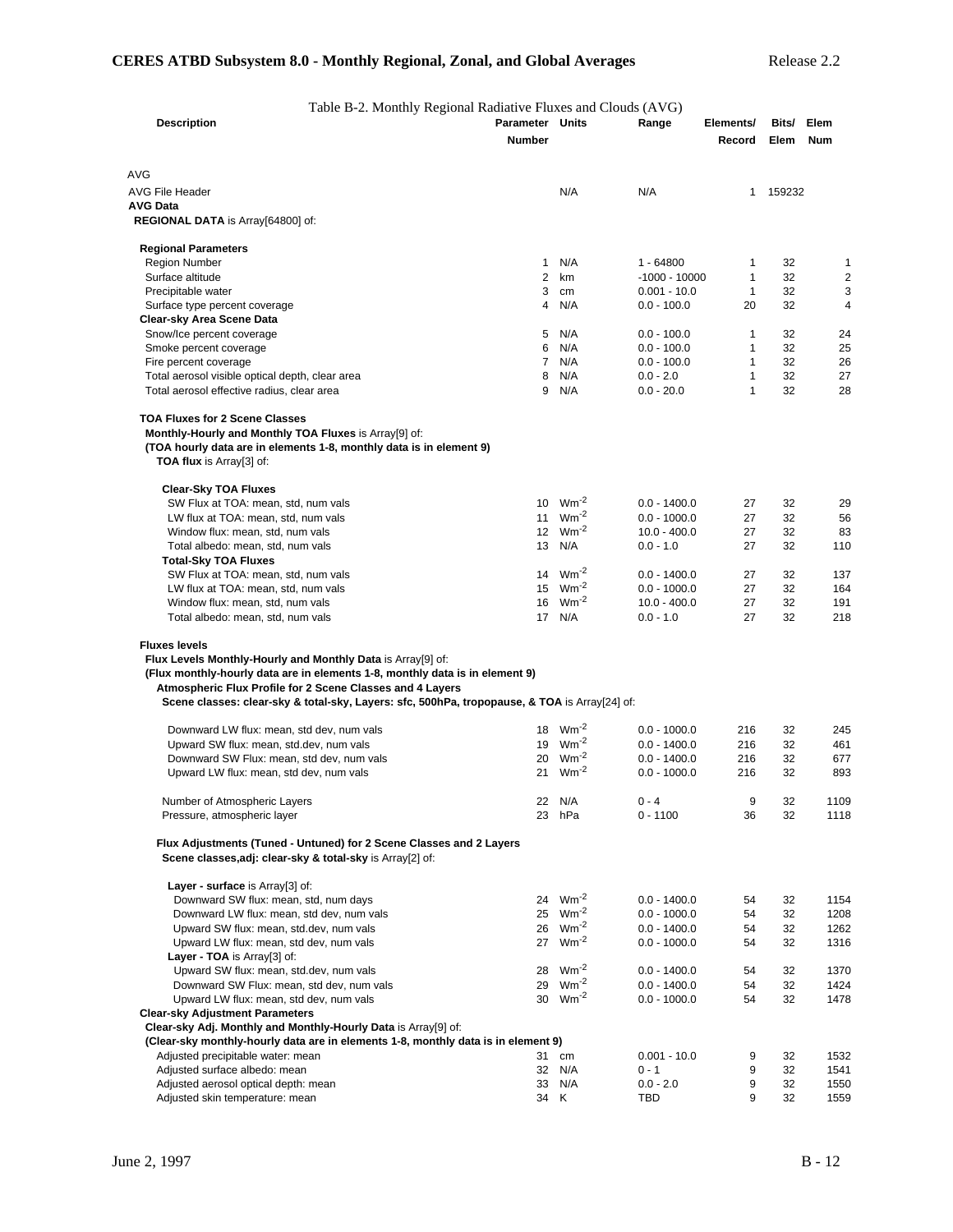| Table B-2. Monthly Regional Radiative Fluxes and Clouds (AVG) Continued                                                               |                                  |                   |                               |                     |               |                    |
|---------------------------------------------------------------------------------------------------------------------------------------|----------------------------------|-------------------|-------------------------------|---------------------|---------------|--------------------|
| <b>Description</b>                                                                                                                    | Parameter Units<br><b>Number</b> |                   | Range                         | Elements/<br>Record | Bits/<br>Elem | Elem<br><b>Num</b> |
| Surface Data                                                                                                                          |                                  |                   |                               |                     |               |                    |
| Surface Monthly-Hourly and Monthly Data is Array[9] of:                                                                               |                                  |                   |                               |                     |               |                    |
| (Surface monthly-hourly data are in elements 1-8, monthly data is in element 9)                                                       |                                  |                   |                               |                     |               |                    |
| Photosynthetically active radiation                                                                                                   | 35                               | $Wm^{-2}$         | $0.0 - 780.0$                 | 9                   | 32            | 1568               |
| Direct/Diffuse ratio at surface: mean                                                                                                 | 36                               | N/A               | $0.0 - 30.0$                  | 9                   | 32            | 1577               |
| <b>LW Surface Emissivity</b>                                                                                                          | 37                               | N/A               | $0.0 - 1.0$                   | 9                   | 32            | 1586               |
| <b>WN Surface Emissivity</b>                                                                                                          | 38                               | N/A               | $0.0 - 1.0$                   | 9                   | 32            | 1595               |
| Imager-based surface skin temperature                                                                                                 | 39                               | Κ                 | 175 - 375                     | 9                   | 32            | 1604               |
| Monthly-Hourly and Monthly Cloud Information<br>Monthly-Hourly data are in elements 1-8, Monthly data is in element 9 is Array[9] of: |                                  |                   |                               |                     |               |                    |
| <b>Angular Model Scene Types</b>                                                                                                      |                                  |                   |                               |                     |               |                    |
| Angular Model Scene_Classes is Array[12] of:                                                                                          |                                  |                   |                               |                     |               |                    |
| Fractional area coverage                                                                                                              | 40                               | Percent           | $0.0 - 100.0$                 | 108                 | 32            | 1613               |
| Albedo: mean, std                                                                                                                     | 41                               | N/A               | $0.0 - 1.0$                   | 216                 | 32            | 1721               |
| Incident solar flux: mean, std                                                                                                        | 42                               | N/A               | $0.0 - 1400.0$                | 216                 | 32            | 1937               |
| LW flux: mean, std                                                                                                                    | 43                               | $Wm^{-2}$         | $0.0 - 400.0$                 | 216                 | 32            | 2153               |
| <b>Column Averaged Cloud Properties</b><br>Five weightings: TOA SW, TOA LW, SFC LW, LWP, and IWP is Array[5] of:                      |                                  |                   |                               |                     |               |                    |
| <b>Cloud Properties</b><br>Overcast cloud area fraction                                                                               | 44                               | Percent           | $0.0 - 100.0$                 | 45                  | 32            | 2369               |
| Total cloud area fraction                                                                                                             | 45                               | Percent           | $0.0 - 100.0$                 | 45                  | 32            | 2414               |
| Cloud Property Stats is Array[3] of:                                                                                                  |                                  |                   |                               |                     |               |                    |
| Cloud effective pressure: mean, std, num vals                                                                                         | 46                               | hPa               | $0.0 - 1100.0$                | 135                 | 32            | 2459               |
| Cloud effective temperature: mean, std, num vals                                                                                      | 47                               | Κ                 | $100.0 - 350.0$               | 135                 | 32            | 2594               |
| Cloud effective height: mean, std, num vals                                                                                           | 48                               | km                | $0.0 - 20.0$                  | 135                 | 32            | 2729               |
| Cloud top pressure: mean, std, num vals                                                                                               | 49                               | hPa               | $0.0 - 1100.0$                | 135                 | 32            | 2864               |
| Cloud bottom pressure: mean, std, num vals                                                                                            | 50                               | hPa               | $0.0 - 1100.0$                | 135                 | 32            | 2999               |
| Cloud particle phase: mean, std, num vals                                                                                             | 51                               | N/A               | $0.0 - 1.0$                   | 135                 | 32            | 3134               |
| Liquid water path: mean, std, num vals                                                                                                | 52                               | $q m-2$           | $0.001 - 1000.0$              | 135                 | 32            | 3269               |
| Ice water path: mean, std, num vals                                                                                                   | 53                               | g m <sup>-2</sup> | $0.001 - 10.0$                | 135                 | 32            | 3404               |
| Liquid particle radius: mean, std, num vals                                                                                           | 54                               | micron            | $0.0 - 200.0$                 | 135                 | 32            | 3539               |
| Ice particle effective diameter: mean, std, num vals                                                                                  | 55                               | micron            | $0.0 - 200.0$                 | 135                 | 32            | 3674               |
| Optical depth: mean, std, num vals                                                                                                    | 56                               | N/A               | $0.0 - 50.0$                  | 135                 | 32            | 3809               |
| Infrared emissivity: mean, std, num vals                                                                                              | 57                               | N/A               | $0.0 - 2.0$                   | 135                 | 32            | 3944               |
| Cloud vertical aspect ratio: mean, std, num vals                                                                                      | 58                               | N/A               | TBD                           | 135                 | 32            | 4079               |
| <b>Adjustment Parameters for Column Averaged Data</b><br>Five weights: TOA SW, TOA LW, SFC LW, LWP, AND IWP is Array[5] of:           |                                  |                   |                               |                     |               |                    |
| Adjusted cloud effective temperature: mean, std, num vals                                                                             | 59                               | Κ                 | $0.0 - 250.0$                 | 135                 | 32            | 4214               |
| Adjusted optical depth: mean, std, num vals                                                                                           | 60                               | N/A               | $0.0 - 400.0$                 | 135                 | 32            | 4349               |
| Adjusted cloud IR emissivity: mean, std, num vals                                                                                     | 61                               | N/A               | $0.0 - 1.0$                   | 135                 | 32            | 4484               |
| Adjusted cloud fractional area: mean, std, num vals                                                                                   | 62                               | N/A               | $0.0 - 1.0$                   | 135                 | 32            | 4619               |
| <b>Monthly Only Cloud Information</b><br><b>Cloud Category Properties</b>                                                             |                                  |                   |                               |                     |               |                    |
| Cloud Layers: H, UM, LM, & L is Array[4] of:                                                                                          |                                  |                   |                               |                     |               |                    |
| <b>Cloud Properties</b>                                                                                                               |                                  |                   |                               |                     |               |                    |
| Overcast cloud area fraction                                                                                                          | 63                               | Percent           | $0.0 - 100.0$                 | 4                   | 32            | 4754               |
| Total cloud area fraction                                                                                                             | 64                               | Percent           | $0.0 - 100.0$                 | 4                   | 32            | 4758               |
| Cloud Property Stats is Array[3] of:                                                                                                  |                                  |                   |                               |                     |               |                    |
| Cloud effective pressure: mean, std, num vals                                                                                         | 65                               | hPa               | $0.0 - 1100.0$                | 12                  | 32            | 4762               |
| Cloud effective temperature: mean, std, num vals                                                                                      | 66                               | Κ                 | $100.0 - 350.0$               | 12                  | 32            | 4774               |
| Cloud effective height: mean, std, num vals                                                                                           | 67<br>68                         | km<br>hPa         | $0.0 - 20.0$                  | 12<br>12            | 32<br>32      | 4786<br>4798       |
| Cloud top pressure: mean, std, num vals                                                                                               |                                  | hPa               | $0.0 - 1100.0$                |                     |               |                    |
| Cloud bottom pressure: mean, std, num vals<br>Cloud particle phase: mean, std, num vals                                               | 69<br>70                         | N/A               | $0.0 - 1100.0$<br>$0.0 - 1.0$ | 12<br>12            | 32<br>32      | 4810<br>4822       |
| Liquid water path: mean, std, num vals                                                                                                | 71                               | $g m-2$           | $0.001 - 1000.0$              | 12                  | 32            | 4834               |
| Ice water path: mean, std, num vals                                                                                                   | 72                               | $g m-2$           | $0.001 - 10.0$                | 12                  | 32            | 4846               |
| Liquid particle radius: mean, std, num vals                                                                                           | 73                               | micron            | $0.0 - 200.0$                 | 12                  | 32            | 4858               |
| Ice particle effective diameter: mean, std, num vals                                                                                  | 74                               | micron            | $0.0 - 200.0$                 | 12                  | 32            | 4870               |
| Optical depth: mean, std, num vals                                                                                                    | 75                               | N/A               | $0.0 - 50.0$                  | 12                  | 32            | 4882               |
| Infrared emissivity: mean, std, num vals                                                                                              | 76                               | N/A               | $0.0 - 2.0$                   | 12                  | 32            | 4894               |
| Cloud vertical aspect ratio: mean, std, num vals                                                                                      |                                  | 77 N/A            | TBD                           | 12                  | 32            | 4906               |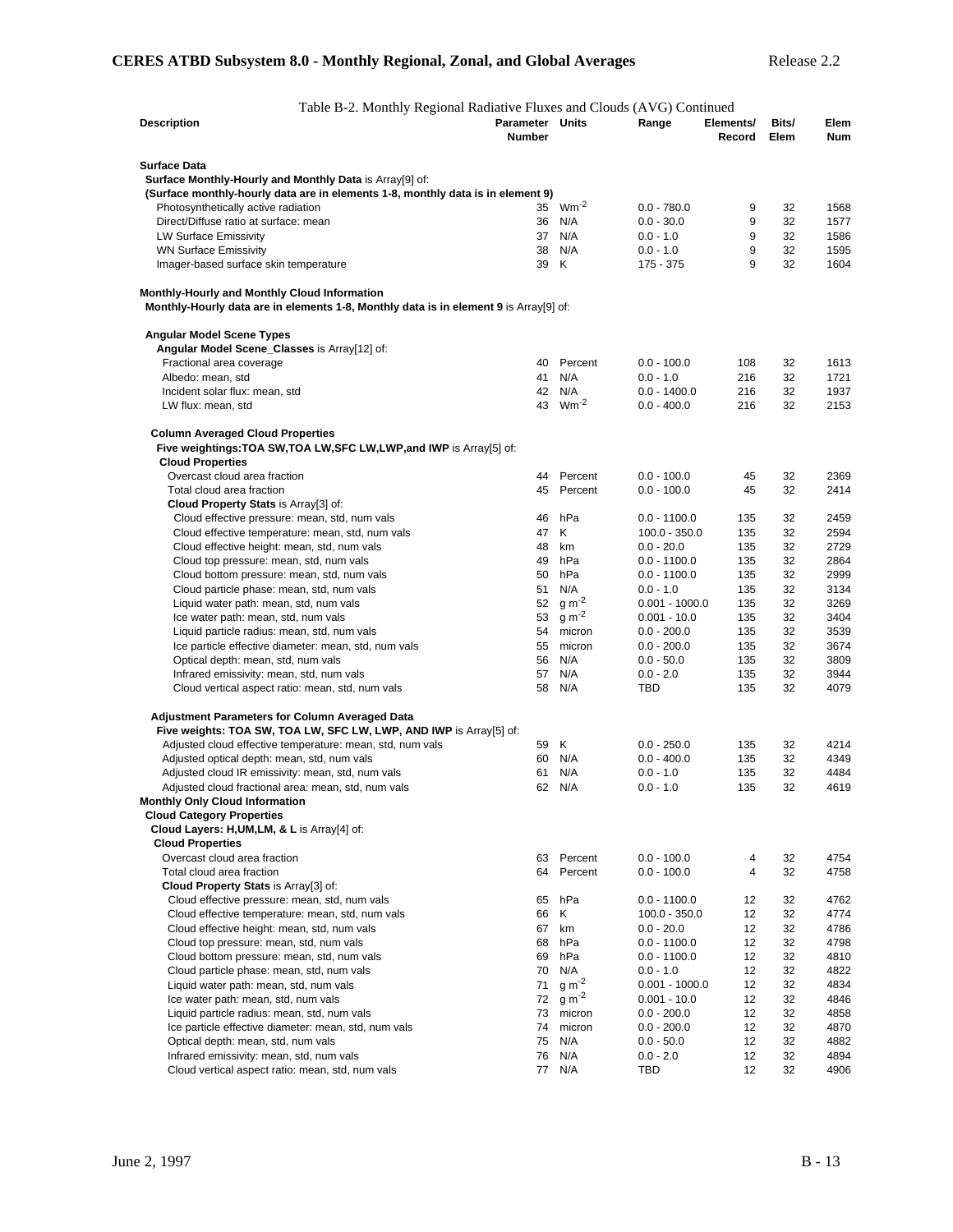## **CERES ATBD Subsystem 8.0 - Monthly Regional, Zonal, and Global Averages** Release 2.2

| Table B-2. Monthly Regional Radiative Fluxes and Clouds (AVG) Concluded |                                  |     |               |                     |               |                    |
|-------------------------------------------------------------------------|----------------------------------|-----|---------------|---------------------|---------------|--------------------|
| Description                                                             | Parameter Units<br><b>Number</b> |     | Range         | Elements/<br>Record | Bits/<br>Elem | Elem<br><b>Num</b> |
| <b>Adjustment Parameters for 4 Cloud Layers</b>                         |                                  |     |               |                     |               |                    |
| Layers: H, UM, LM, & L is Array[4] of:                                  |                                  |     |               |                     |               |                    |
| Adjusted cloud effective temperature: mean, std, num vals               | 78                               | K   | $0.0 - 250.0$ | 12                  | 32            | 4918               |
| Adjusted optical depth: mean, std, num vals                             | 79                               | N/A | $0.0 - 400.0$ | 12                  | 32            | 4930               |
| Adjusted cloud fractional area: mean, std, num vals                     | 80                               | N/A | $0.0 - 1.0$   | 12                  | 32            | 4942               |
| Adjusted cloud IR emissivity: mean, std, num vals                       | 81                               | N/A | $0.0 - 1.0$   | 12                  | 32            | 4954               |
| <b>Eleven Cloud Overlap Conditions</b>                                  |                                  |     |               |                     |               |                    |
| Overlap condition weighted area fraction                                | 82                               | N/A | $0.0 - 1.0$   | 11                  | 32            | 4966               |
| <b>Total Meta Bits/Product:</b>                                         | 159232                           |     |               |                     |               |                    |
| <b>Total Bits/Record:</b>                                               | 159232                           |     |               |                     |               |                    |
| <b>Total Data Records/Product:</b>                                      | 64800                            |     |               |                     |               |                    |
| <b>Total Data Bits/Product:</b>                                         | 10318233600                      |     |               |                     |               |                    |
| <b>Total Bits/Product:</b>                                              | 10318392832                      |     |               |                     |               |                    |
| <b>Total Bytes/Record:</b>                                              | 19904                            |     |               |                     |               |                    |
| <b>Total Bytes/Product:</b>                                             | 1289799104                       |     |               |                     |               |                    |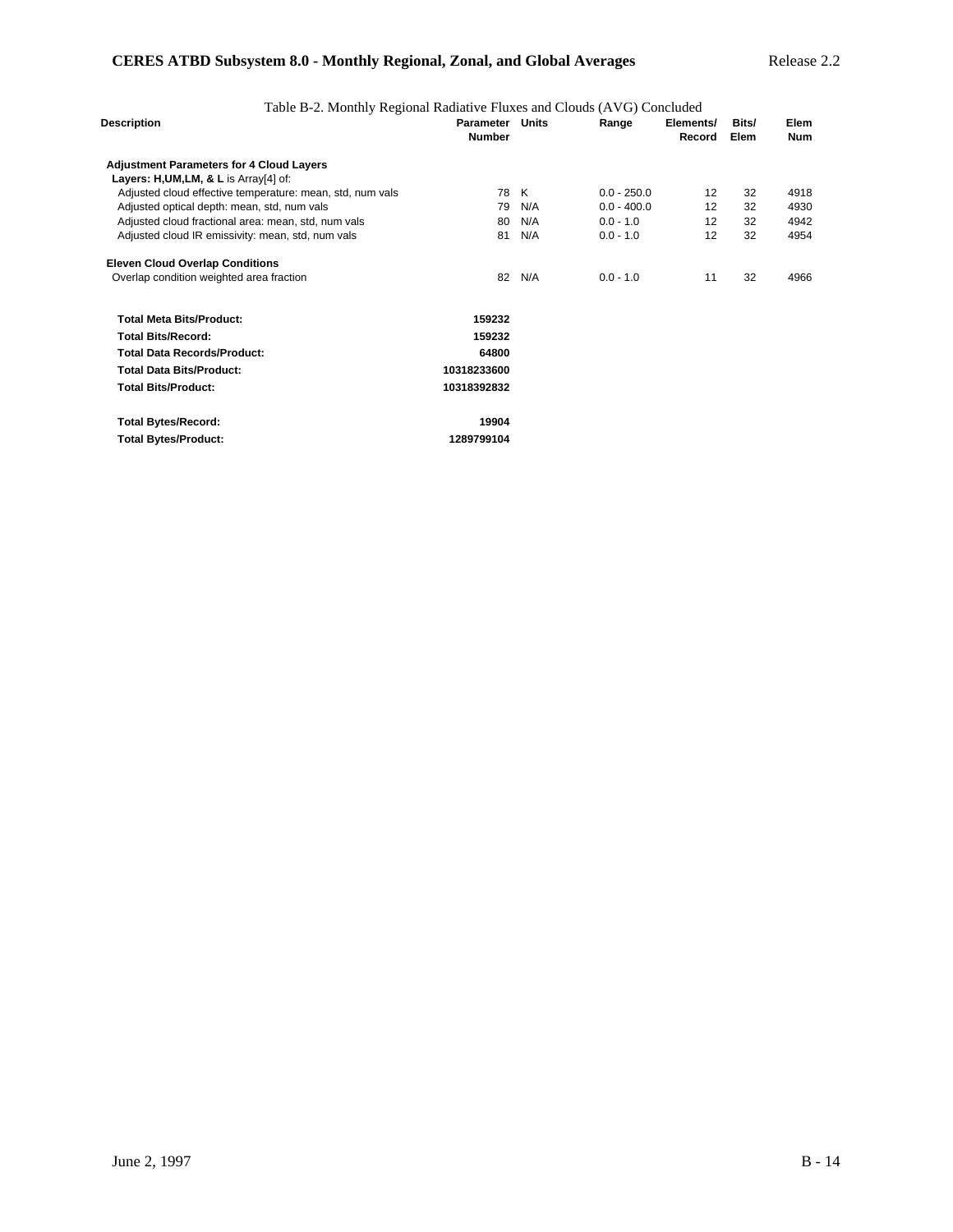### **Monthly Zonal and Global Radiative Fluxes and Clouds (ZAVG)**

The Monthly Zonal and Global Radiative Fluxes and Clouds (ZAVG) product is a summary of the zonal and global averages of the radiative fluxes and cloud properties, probably most suitable for inclusion in the Earth Observing System Data and Information System (EOSDIS) Information Management System (IMS) as a browse product. This product is the CERES equivalent to the zonal averages and global averages in the ERBE S-4 product.

ZAVG is an archival product produced by the TISA subsystem for each instrument and for each combination of instruments. Initially at the TRMM launch, this product is produced in a validation mode every 3 months, or for 4 months a year. During the first 18 months, the CERES Science Team will derive a production quality set of Angular Distribution Models, which are needed to produce the LW and SW instantaneous fluxes. Eighteen months after the TRMM launch, this product is archived and contains LW and SW fluxes at the tropopause, and at 500 hPa pressure levels. Thirty-six months after the TRMM launch, this archived product will contain LW and SW fluxes at 18 standard pressure levels. The pressure levels are in addition to fluxes at TOA and at the surface. In addition, the cloud and clear-sky properties are averaged between the 18 pressure levels, resulting in 17 vertical instances of the averaged cloud properties. ZAVG contains one record of monthly and monthly hourly averages for each of the 180 latitudinal zones and one record of global averages.

The major categories of data on the ZAVG are:

- Regional data
- Radiative fluxes for both clear-sky and total-sky at TOA
- Cloud category properties for four cloud layers
- Column-averaged cloud properties for five weighting schemes
- Overlap data for eleven cloud conditions
- Angular model scene classes
- Adjustment parameters for four cloud layers
- Atmospheric profile for clear-sky and total-sky
- Flux adjustments for clear-sky and total-sky
- Surface data
- Adjustment parameters for clear-skies

**Level:** 3 **Portion of Globe Covered Type:** Archival **File:** Entire Globe **Frequency:** Monthly **Record:** Zonal and Global

**Record:** 1 Month

**Time Interval Covered Portion of Atmosphere Covered File:** 1 Month **File:** 1 Month **File:** Surface to TOA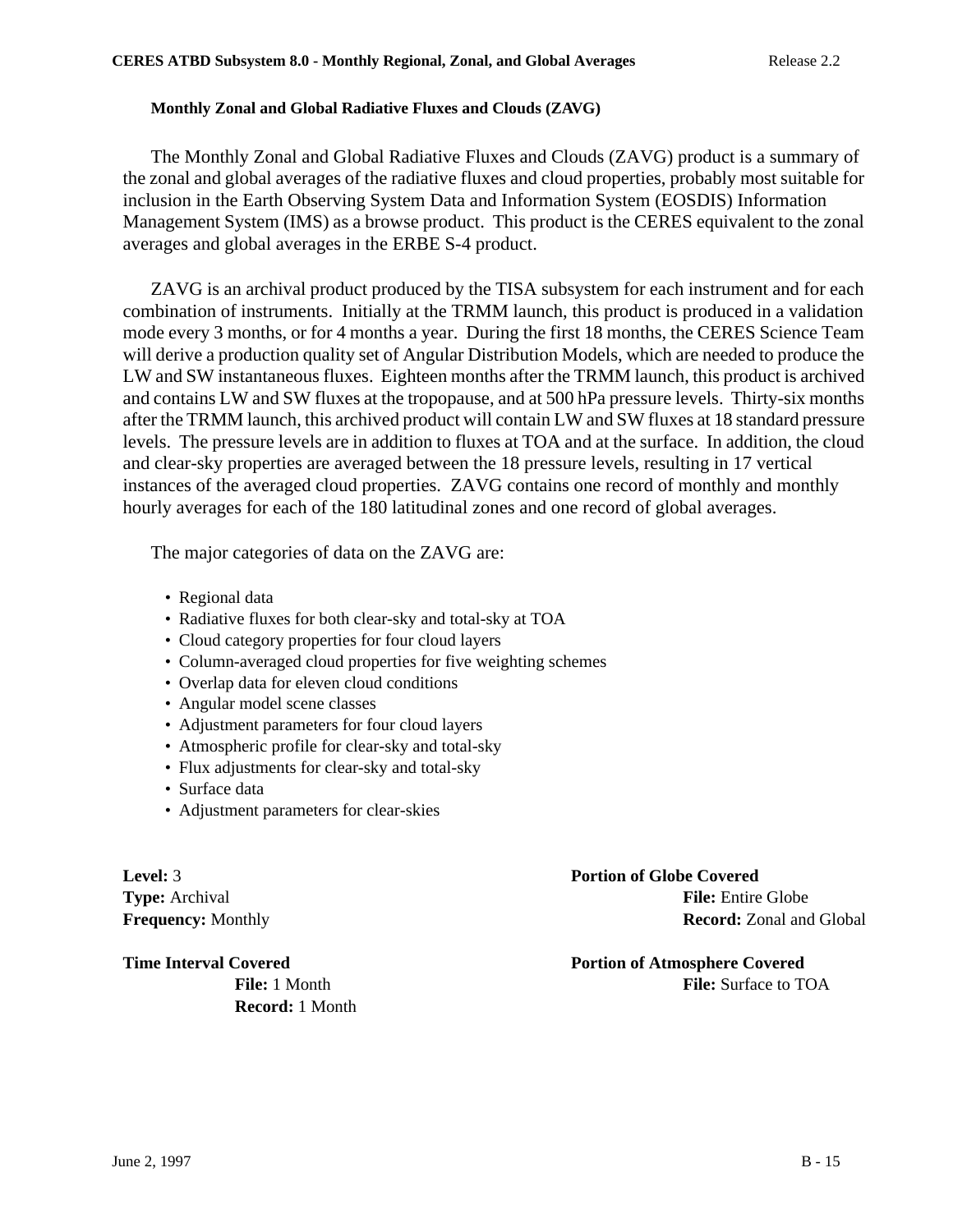| Table B-3. Monthly Zonal and Global Radiative Fluxes and Clouds (ZAVG)                                                                                     |                                  |                           |                                  |                     |               |              |
|------------------------------------------------------------------------------------------------------------------------------------------------------------|----------------------------------|---------------------------|----------------------------------|---------------------|---------------|--------------|
| <b>Description</b>                                                                                                                                         | Parameter Units<br><b>Number</b> |                           | Range                            | Elements/<br>Record | Bits/<br>Elem | Elem<br>Num  |
| ZAVG                                                                                                                                                       |                                  |                           |                                  |                     |               |              |
| ZAVG File Header                                                                                                                                           |                                  | N/A                       | N/A                              | 1                   | 159040        |              |
| ZAVG Data                                                                                                                                                  |                                  |                           |                                  |                     |               |              |
| ZONAL and GLOBAL DATA is Array[181] of:                                                                                                                    |                                  |                           |                                  |                     |               |              |
| <b>ZAVG Zone/Globe Parameters</b>                                                                                                                          |                                  |                           |                                  |                     |               |              |
| Zone/Globe Number                                                                                                                                          | $\mathbf{1}$                     | N/A                       | $1 - 181$                        | 1                   | 32            | 1            |
| Surface type percent coverage                                                                                                                              | 2                                | N/A                       | $0.0 - 100.0$                    | 20                  | 32            | 2            |
| Snow/Ice percent coverage                                                                                                                                  | 3                                | N/A                       | $0.0 - 100.0$                    | $\mathbf{1}$        | 32            | 22           |
| <b>TOA Fluxes for 2 Scene Classes</b>                                                                                                                      |                                  |                           |                                  |                     |               |              |
| Monthly-Hourly and Monthly TOA Fluxes is Array[9] of:                                                                                                      |                                  |                           |                                  |                     |               |              |
| (TOA hourly data are in elements 1-8, monthly data is in element 9)                                                                                        |                                  |                           |                                  |                     |               |              |
| <b>TOA flux</b> is Array[3] of:                                                                                                                            |                                  |                           |                                  |                     |               |              |
| <b>Clear-Sky TOA Fluxes</b>                                                                                                                                |                                  |                           |                                  |                     |               |              |
| SW Flux at TOA: mean, std, num vals                                                                                                                        | $\overline{4}$                   | $Wm^{-2}$                 | $0.0 - 1400.0$                   | 27                  | 32            | 23           |
| LW flux at TOA: mean, std, num vals                                                                                                                        | 5                                | $Wm^{-2}$                 | $0.0 - 1000.0$                   | 27                  | 32            | 50           |
| Window flux: mean, std, num vals                                                                                                                           | 6                                | $Wm^{-2}$                 | $10.0 - 400.0$                   | 27                  | 32            | 77           |
| Total albedo: mean, std, num vals                                                                                                                          | $\overline{7}$                   | N/A                       | $0.0 - 1.0$                      | 27                  | 32            | 104          |
| <b>Total-Sky TOA Fluxes</b>                                                                                                                                |                                  |                           |                                  |                     |               |              |
| SW Flux at TOA: mean, std, num vals                                                                                                                        | 8                                | $Wm^{-2}$                 | $0.0 - 1400.0$                   | 27                  | 32            | 131          |
| LW flux at TOA: mean, std, num vals                                                                                                                        | 9                                | $Wm^{-2}$                 | $0.0 - 1000.0$                   | 27                  | 32            | 158          |
| Window flux: mean, std, num vals                                                                                                                           | 10 <sup>°</sup>                  | $Wm^{-2}$                 | $10.0 - 400.0$                   | 27                  | 32            | 185          |
| Total albedo: mean, std, num vals                                                                                                                          | 11                               | N/A                       | $0.0 - 1.0$                      | 27                  | 32            | 212          |
| <b>Fluxes levels</b>                                                                                                                                       |                                  |                           |                                  |                     |               |              |
| Flux Levels Monthly-Hourly and Monthly Data is Array[9] of:                                                                                                |                                  |                           |                                  |                     |               |              |
| (Flux monthly-hourly data are in elements 1-8, monthly data is in element 9)                                                                               |                                  |                           |                                  |                     |               |              |
| Atmospheric Flux Profile for 2 Scene Classes and 4 Layers<br>Scene classes: clear-sky & total-sky, Layers: sfc, 500hPa, tropopause, & TOA is Array[24] of: |                                  |                           |                                  |                     |               |              |
| Downward LW flux: mean, std dev, num vals                                                                                                                  |                                  | 12 $Wm^{-2}$              | $0.0 - 1000.0$                   | 216                 | 32            | 239          |
| Upward SW flux: mean, std.dev, num vals                                                                                                                    |                                  | 13 $Wm^{-2}$              | $0.0 - 1400.0$                   | 216                 | 32            | 455          |
| Downward SW Flux: mean, std dev, num vals                                                                                                                  |                                  | 14 $Wm^{-2}$              | $0.0 - 1400.0$                   | 216                 | 32            | 671          |
| Upward LW flux: mean, std dev, num vals                                                                                                                    |                                  | 15 $Wm^{-2}$              | $0.0 - 1000.0$                   | 216                 | 32            | 887          |
| Number of Atmospheric Layers                                                                                                                               | 16                               | N/A                       | $0 - 4$                          | 9                   | 32            | 1103         |
| Pressure, atmospheric layer                                                                                                                                |                                  | 17 hPa                    | $0 - 1100$                       | 36                  | 32            | 1112         |
| Flux Adjustments (Tuned - Untuned) for 2 Scene Classes and 2 Layers                                                                                        |                                  |                           |                                  |                     |               |              |
| Scene classes, adj: clear-sky & total-sky is Array[2] of:                                                                                                  |                                  |                           |                                  |                     |               |              |
| Layer - surface is Array[3] of:                                                                                                                            |                                  |                           |                                  |                     |               |              |
| Downward SW flux: mean, std, num days                                                                                                                      |                                  | 18 $Wm^{-2}$              | $0.0 - 1400.0$                   | 54                  | 32            | 1148         |
| Downward LW flux: mean, std dev, num vals                                                                                                                  |                                  | 19 $Wm^{-2}$              | $0.0 - 1000.0$                   | 54                  | 32            | 1202         |
| Upward SW flux: mean, std.dev, num vals                                                                                                                    |                                  | 20 $Wm^{-2}$              | $0.0 - 1400.0$                   | 54                  | 32            | 1256         |
| Upward LW flux: mean, std dev, num vals                                                                                                                    | 21                               | $Wm^{-2}$                 | $0.0 - 1000.0$                   | 54                  | 32            | 1310         |
| Layer - TOA is Array[3] of:                                                                                                                                |                                  |                           |                                  |                     |               |              |
| Upward SW flux: mean, std.dev, num vals                                                                                                                    | 23                               | 22 $Wm^{-2}$<br>$Wm^{-2}$ | $0.0 - 1400.0$                   | 54                  | 32            | 1364         |
| Downward SW Flux: mean, std dev, num vals<br>Upward LW flux: mean, std dev, num vals                                                                       |                                  | 24 $Wm^{-2}$              | $0.0 - 1400.0$<br>$0.0 - 1000.0$ | 54<br>54            | 32<br>32      | 1418<br>1472 |
|                                                                                                                                                            |                                  |                           |                                  |                     |               |              |
| <b>Clear-sky Adjustment Parameters</b><br>Clear-sky Adj. Monthly and Monthly-Hourly Data is Array[9] of:                                                   |                                  |                           |                                  |                     |               |              |
| (Clear-sky monthly-hourly data are in elements 1-8, monthly data is in element 9)                                                                          |                                  |                           |                                  |                     |               |              |
| Adjusted precipitable water: mean                                                                                                                          | 25                               | cm                        | $0.001 - 10.0$                   | 9                   | 32            | 1526         |
| Adjusted surface albedo: mean                                                                                                                              |                                  | 26 N/A                    | $0 - 1$                          | 9                   | 32            | 1535         |
| Adjusted aerosol optical depth: mean                                                                                                                       |                                  | 27 N/A                    | $0.0 - 2.0$                      | 9                   | 32            | 1544         |
| Adjusted skin temperature: mean                                                                                                                            |                                  | 28 K                      | TBD                              | 9                   | 32            | 1553         |
| <b>Surface Data</b>                                                                                                                                        |                                  |                           |                                  |                     |               |              |
| Surface Monthly-Hourly and Monthly Data is Array[9] of:                                                                                                    |                                  |                           |                                  |                     |               |              |
| (Surface monthly-hourly data are in elements 1-8, monthly data is in element 9)                                                                            | 29                               | $Wm^{-2}$                 | $0.0 - 780.0$                    |                     |               |              |
| Photosynthetically active radiation<br>Direct/Diffuse ratio at surface: mean                                                                               |                                  | 30 N/A                    | $0.0 - 30.0$                     | 9<br>9              | 32<br>32      | 1562<br>1571 |
| <b>LW Surface Emissivity</b>                                                                                                                               |                                  | 31 N/A                    | $0.0 - 1.0$                      | 9                   | 32            | 1580         |
| <b>WN Surface Emissivity</b>                                                                                                                               |                                  | 32 N/A                    | $0.0 - 1.0$                      | 9                   | 32            | 1589         |
| Imager-based surface skin temperature                                                                                                                      |                                  | 33 K                      | 175 - 375                        | 9                   | 32            | 1598         |

Imager-based surface skin temperature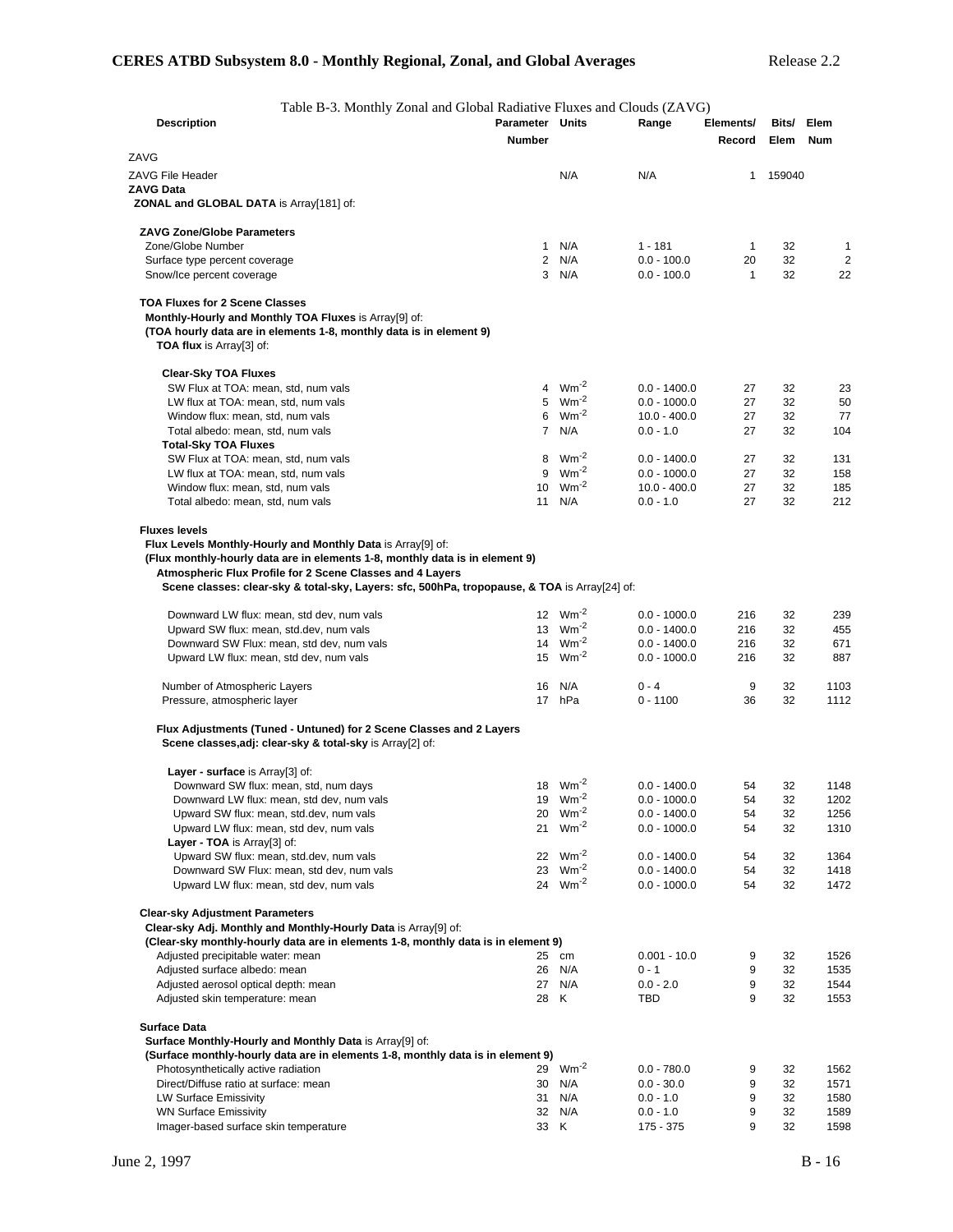Table B-3. Monthly Zonal and Global Radiative Fluxes and Clouds (ZAVG) Continued

| <b>Description</b>                                                                                                                                                                                                                                                                                                                                  | Parameter Units<br><b>Number</b> |                           | Range                                                        | Elements/<br>Record      | Bits/<br>Elem        | Elem<br>Num                  |
|-----------------------------------------------------------------------------------------------------------------------------------------------------------------------------------------------------------------------------------------------------------------------------------------------------------------------------------------------------|----------------------------------|---------------------------|--------------------------------------------------------------|--------------------------|----------------------|------------------------------|
| Monthly-Hourly and Monthly Cloud Information                                                                                                                                                                                                                                                                                                        |                                  |                           |                                                              |                          |                      |                              |
| Monthly-Hourly data are in elements 1-8, Monthly data is in element 9 is Array[9] of:                                                                                                                                                                                                                                                               |                                  |                           |                                                              |                          |                      |                              |
| <b>Angular Model Scene Types</b>                                                                                                                                                                                                                                                                                                                    |                                  |                           |                                                              |                          |                      |                              |
| Angular Model Scene_Classes is Array[12] of:                                                                                                                                                                                                                                                                                                        |                                  |                           |                                                              |                          |                      |                              |
| Fractional area coverage                                                                                                                                                                                                                                                                                                                            | 34                               | Percent                   | $0.0 - 100.0$                                                | 108                      | 32                   | 1607                         |
| Albedo: mean, std                                                                                                                                                                                                                                                                                                                                   | 35                               | N/A                       | $0.0 - 1.0$                                                  | 216                      | 32                   | 1715                         |
| Incident solar flux: mean, std                                                                                                                                                                                                                                                                                                                      | 36                               | N/A                       | $0.0 - 1400.0$                                               | 216                      | 32                   | 1931                         |
| LW flux: mean, std                                                                                                                                                                                                                                                                                                                                  |                                  | 37 Wm <sup>-2</sup>       | $0.0 - 400.0$                                                | 216                      | 32                   | 2147                         |
| <b>Column Averaged Cloud Properties</b><br>Five weightings: TOA SW, TOA LW, SFC LW, LWP, and IWP is Array[5] of:<br><b>Cloud Properties</b>                                                                                                                                                                                                         |                                  |                           |                                                              |                          |                      |                              |
| Overcast cloud area fraction                                                                                                                                                                                                                                                                                                                        | 38                               | Percent                   | $0.0 - 100.0$                                                | 45                       | 32                   | 2363                         |
| Total cloud area fraction                                                                                                                                                                                                                                                                                                                           | 39                               | Percent                   | $0.0 - 100.0$                                                | 45                       | 32                   | 2408                         |
| Cloud Property Stats is Array[3] of:                                                                                                                                                                                                                                                                                                                |                                  |                           |                                                              |                          |                      |                              |
| Cloud effective pressure: mean, std, num vals                                                                                                                                                                                                                                                                                                       | 40                               | hPa                       | $0.0 - 1100.0$                                               | 135                      | 32                   | 2453                         |
| Cloud effective temperature: mean, std, num vals                                                                                                                                                                                                                                                                                                    | 41                               | K                         | $100.0 - 350.0$                                              | 135                      | 32                   | 2588                         |
| Cloud effective height: mean, std, num vals                                                                                                                                                                                                                                                                                                         | 42                               | km                        | $0.0 - 20.0$                                                 | 135                      | 32                   | 2723                         |
| Cloud top pressure: mean, std, num vals                                                                                                                                                                                                                                                                                                             | 43                               | hPa                       | $0.0 - 1100.0$                                               | 135                      | 32                   | 2858                         |
| Cloud bottom pressure: mean, std, num vals                                                                                                                                                                                                                                                                                                          | 44                               | hPa                       | $0.0 - 1100.0$                                               | 135                      | 32                   | 2993                         |
| Cloud particle phase: mean, std, num vals                                                                                                                                                                                                                                                                                                           | 45                               | N/A                       | $0.0 - 1.0$                                                  | 135                      | 32                   | 3128                         |
| Liquid water path: mean, std, num vals                                                                                                                                                                                                                                                                                                              | 46                               | $g m-2$                   | $0.001 - 1000.0$                                             | 135                      | 32                   | 3263                         |
| Ice water path: mean, std, num vals                                                                                                                                                                                                                                                                                                                 | 47                               | $q m-2$                   | $0.001 - 10.0$                                               | 135                      | 32                   | 3398                         |
| Liquid particle radius: mean, std, num vals                                                                                                                                                                                                                                                                                                         | 48                               | micron                    | $0.0 - 200.0$                                                | 135                      | 32                   | 3533                         |
| Ice particle effective diameter: mean, std, num vals                                                                                                                                                                                                                                                                                                | 49                               | micron                    | $0.0 - 200.0$                                                | 135                      | 32                   | 3668                         |
| Optical depth: mean, std, num vals                                                                                                                                                                                                                                                                                                                  | 50                               | N/A                       | $0.0 - 50.0$                                                 | 135                      | 32                   | 3803                         |
| Infrared emissivity: mean, std, num vals                                                                                                                                                                                                                                                                                                            | 51                               | N/A                       | $0.0 - 2.0$                                                  | 135                      | 32                   | 3938                         |
| Cloud vertical aspect ratio: mean, std, num vals                                                                                                                                                                                                                                                                                                    | 52                               | N/A                       | TBD                                                          | 135                      | 32                   | 4073                         |
| <b>Adjustment Parameters for Column Averaged Data</b><br>Five weights: TOA SW, TOA LW, SFC LW, LWP, AND IWP is Array[5] of:<br>Adjusted cloud effective temperature: mean, std, num vals<br>Adjusted optical depth: mean, std, num vals<br>Adjusted cloud IR emissivity: mean, std, num vals<br>Adjusted cloud fractional area: mean, std, num vals | 53<br>54<br>55                   | К<br>N/A<br>N/A<br>56 N/A | $0.0 - 250.0$<br>$0.0 - 400.0$<br>$0.0 - 1.0$<br>$0.0 - 1.0$ | 135<br>135<br>135<br>135 | 32<br>32<br>32<br>32 | 4208<br>4343<br>4478<br>4613 |
| <b>Monthly Only Cloud Information</b>                                                                                                                                                                                                                                                                                                               |                                  |                           |                                                              |                          |                      |                              |
| <b>Cloud Category Properties</b>                                                                                                                                                                                                                                                                                                                    |                                  |                           |                                                              |                          |                      |                              |
| Cloud Layers: H, UM, LM, & L is Array[4] of:<br><b>Cloud Properties</b>                                                                                                                                                                                                                                                                             |                                  |                           |                                                              |                          |                      |                              |
| Overcast cloud area fraction                                                                                                                                                                                                                                                                                                                        | 57                               | Percent                   | $0.0 - 100.0$                                                | 4                        | 32                   | 4748                         |
| Total cloud area fraction                                                                                                                                                                                                                                                                                                                           | 58                               | Percent                   | $0.0 - 100.0$                                                | 4                        | 32                   | 4752                         |
| Cloud Property Stats is Array[3] of:                                                                                                                                                                                                                                                                                                                |                                  |                           |                                                              |                          |                      |                              |
| Cloud effective pressure: mean, std, num vals                                                                                                                                                                                                                                                                                                       | 59                               | hPa                       | $0.0 - 1100.0$                                               | 12                       | 32                   | 4756                         |
| Cloud effective temperature: mean, std, num vals                                                                                                                                                                                                                                                                                                    | 60                               | К                         | $100.0 - 350.0$                                              | 12                       | 32                   | 4768                         |
| Cloud effective height: mean, std, num vals                                                                                                                                                                                                                                                                                                         | 61                               | km                        | $0.0 - 20.0$                                                 | 12                       | 32                   | 4780                         |
| Cloud top pressure: mean, std, num vals                                                                                                                                                                                                                                                                                                             |                                  | 62 hPa                    | $0.0 - 1100.0$                                               | 12                       | 32                   | 4792                         |
| Cloud bottom pressure: mean, std, num vals                                                                                                                                                                                                                                                                                                          | 63                               | hPa                       | $0.0 - 1100.0$                                               | 12                       | 32                   | 4804                         |
| Cloud particle phase: mean, std, num vals                                                                                                                                                                                                                                                                                                           | 64                               | N/A                       | $0.0 - 1.0$                                                  | 12                       | 32                   | 4816                         |
| Liquid water path: mean, std, num vals                                                                                                                                                                                                                                                                                                              | 65                               | $g m-2$                   | $0.001 - 1000.0$                                             | 12                       | 32                   | 4828                         |
| Ice water path: mean, std, num vals                                                                                                                                                                                                                                                                                                                 | 66                               | $g m-2$                   | $0.001 - 10.0$                                               | 12                       | 32                   | 4840                         |
| Liquid particle radius: mean, std, num vals                                                                                                                                                                                                                                                                                                         | 67                               | micron                    | $0.0 - 200.0$                                                | 12                       | 32                   | 4852                         |
| Ice particle effective diameter: mean, std, num vals                                                                                                                                                                                                                                                                                                | 68                               | micron                    | $0.0 - 200.0$                                                | 12                       | 32                   | 4864                         |
| Optical depth: mean, std, num vals                                                                                                                                                                                                                                                                                                                  | 69                               | N/A                       | $0.0 - 50.0$                                                 | 12                       | 32                   | 4876                         |
| Infrared emissivity: mean, std, num vals                                                                                                                                                                                                                                                                                                            | 70                               | N/A                       | $0.0 - 2.0$                                                  | 12                       | 32                   | 4888                         |
| Cloud vertical aspect ratio: mean, std, num vals                                                                                                                                                                                                                                                                                                    | 71                               | N/A                       | TBD                                                          | 12                       | 32                   | 4900                         |
| <b>Adjustment Parameters for 4 Cloud Layers</b>                                                                                                                                                                                                                                                                                                     |                                  |                           |                                                              |                          |                      |                              |
| Layers: H,UM,LM, & L is Array[4] of:                                                                                                                                                                                                                                                                                                                |                                  |                           |                                                              |                          |                      |                              |
| Adjusted cloud effective temperature: mean, std, num vals                                                                                                                                                                                                                                                                                           | 72 K                             |                           | $0.0 - 250.0$                                                | 12                       | 32                   | 4912                         |
| Adjusted optical depth: mean, std, num vals                                                                                                                                                                                                                                                                                                         | 73                               | N/A                       | $0.0 - 400.0$                                                | 12                       | 32                   | 4924                         |
| Adjusted cloud fractional area: mean, std, num vals                                                                                                                                                                                                                                                                                                 | 74                               | N/A                       | $0.0 - 1.0$                                                  | 12                       | 32                   | 4936                         |
| Adjusted cloud IR emissivity: mean, std, num vals                                                                                                                                                                                                                                                                                                   |                                  | 75 N/A                    | $0.0 - 1.0$                                                  | 12                       | 32                   | 4948                         |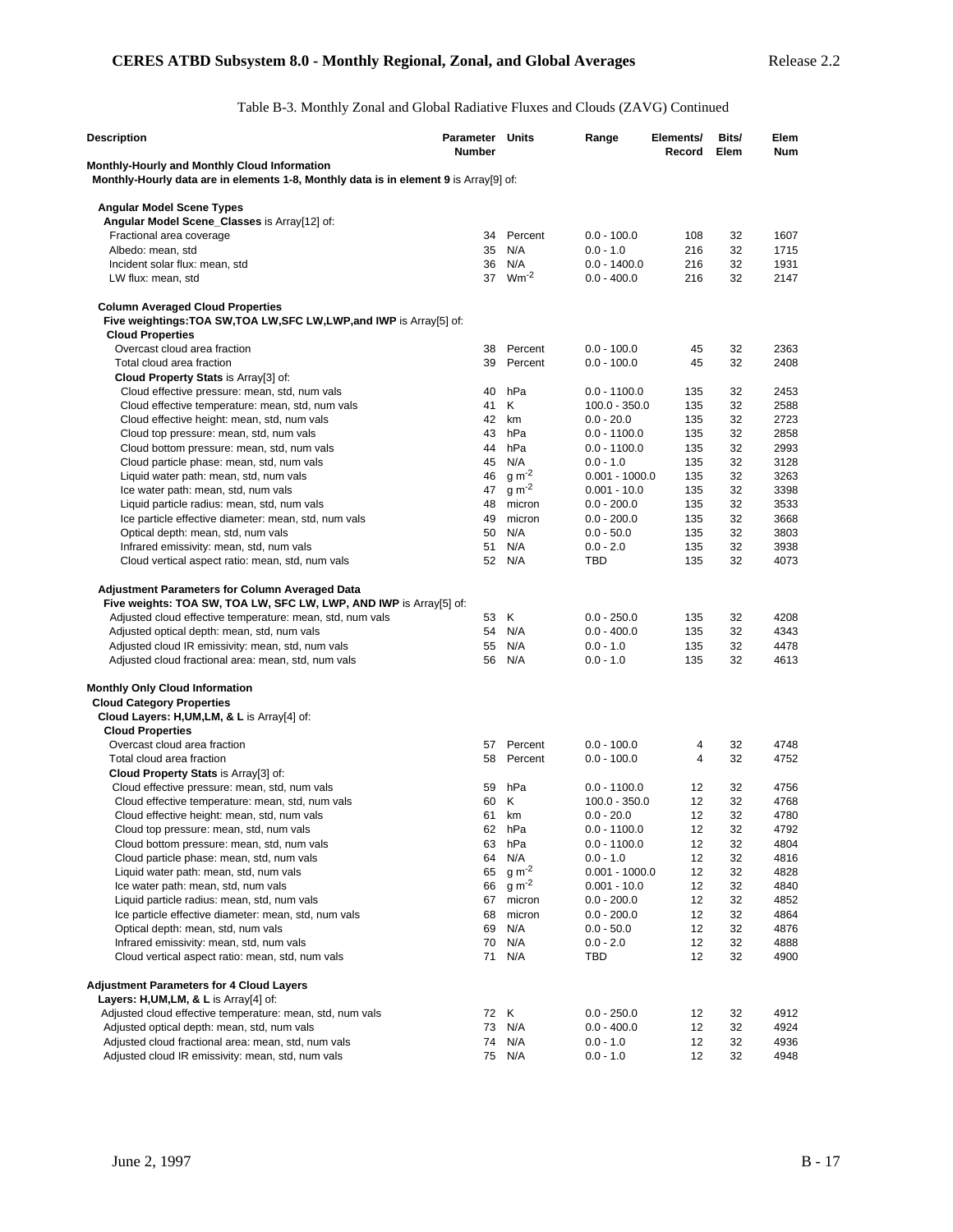Table B-3. Monthly Zonal and Global Radiative Fluxes and Clouds (ZAVG) Concluded

| Parameter<br><b>Number</b> | Units | Range | Elements/<br>Record | Bits/<br>Elem | Elem<br><b>Num</b> |
|----------------------------|-------|-------|---------------------|---------------|--------------------|
|                            |       |       |                     |               |                    |
|                            |       |       |                     |               | 4960               |
| 159040                     |       |       |                     |               |                    |
| 159040                     |       |       |                     |               |                    |
| 181                        |       |       |                     |               |                    |
| 28786240                   |       |       |                     |               |                    |
| 28945280                   |       |       |                     |               |                    |
| 19880                      |       |       |                     |               |                    |
| 3618160                    |       |       |                     |               |                    |
|                            | 76    | N/A   | $0.0 - 1.0$         | 11            | 32                 |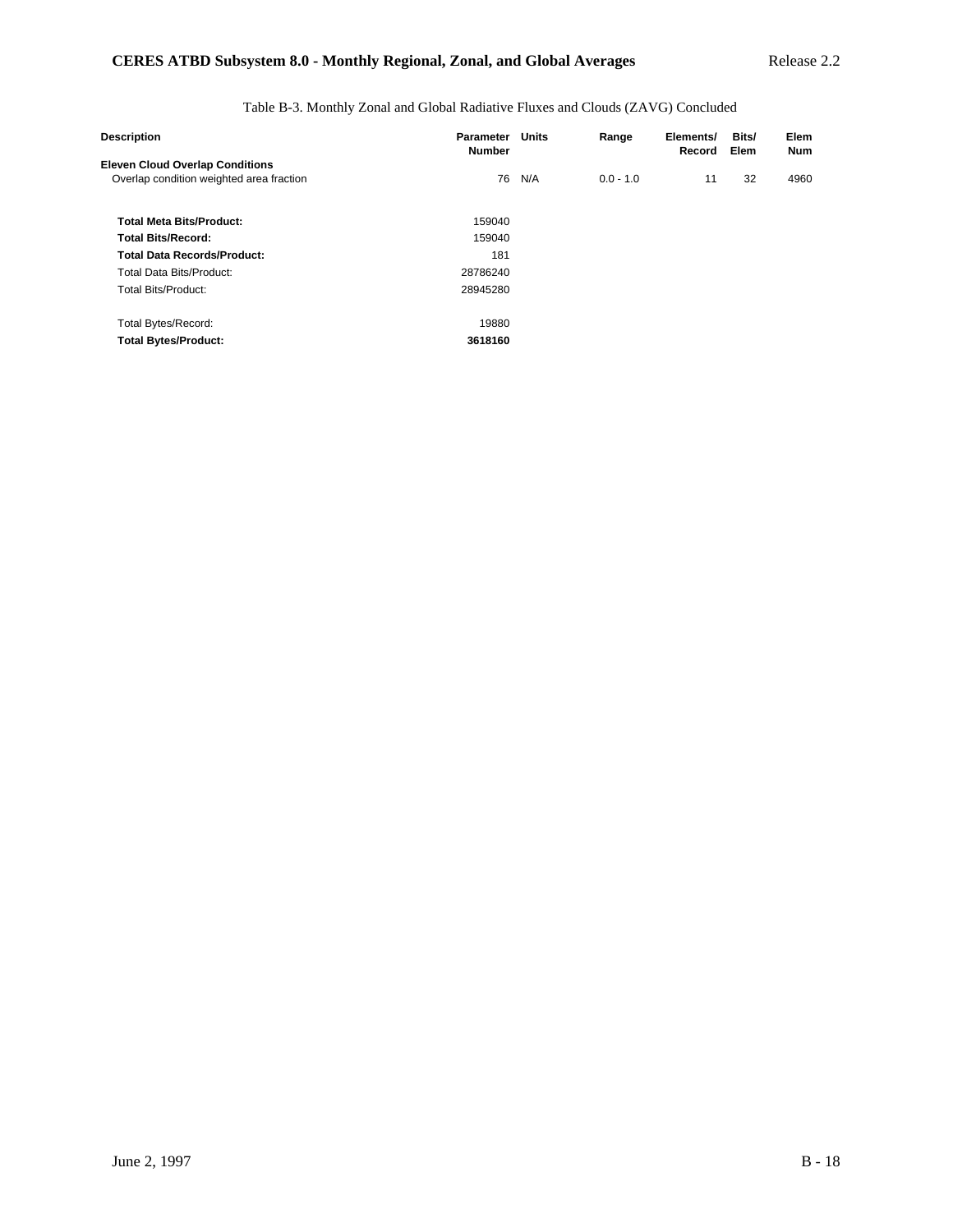# **Appendix C**

# **Nomenclature**

## **Acronyms**

| <b>ADEOS</b> | <b>Advanced Earth Observing System</b>                                                         |
|--------------|------------------------------------------------------------------------------------------------|
| <b>ADM</b>   | <b>Angular Distribution Model</b>                                                              |
| <b>AIRS</b>  | Atmospheric Infrared Sounder (EOS-AM)                                                          |
| <b>AMSU</b>  | Advanced Microwave Sounding Unit (EOS-PM)                                                      |
| <b>APD</b>   | Aerosol Profile Data                                                                           |
| <b>APID</b>  | <b>Application Identifier</b>                                                                  |
| <b>ARESE</b> | <b>ARM Enhanced Shortwave Experiment</b>                                                       |
| <b>ARM</b>   | <b>Atmospheric Radiation Measurement</b>                                                       |
| <b>ASOS</b>  | <b>Automated Surface Observing Sites</b>                                                       |
| <b>ASTER</b> | Advanced Spaceborne Thermal Emission and Reflection Radiometer                                 |
| <b>ASTEX</b> | <b>Atlantic Stratocumulus Transition Experiment</b>                                            |
| <b>ASTR</b>  | <b>Atmospheric Structures</b>                                                                  |
| <b>ATBD</b>  | <b>Algorithm Theoretical Basis Document</b>                                                    |
| <b>AVG</b>   | Monthly Regional, Average Radiative Fluxes and Clouds (CERES Archival Data<br>Product)         |
| <b>AVHRR</b> | <b>Advanced Very High Resolution Radiometer</b>                                                |
| <b>BDS</b>   | Bidirectional Scan (CERES Archival Data Product)                                               |
| <b>BRIE</b>  | <b>Best Regional Integral Estimate</b>                                                         |
| <b>BSRN</b>  | <b>Baseline Surface Radiation Network</b>                                                      |
| <b>BTD</b>   | Brightness Temperature Difference(s)                                                           |
| <b>CCD</b>   | <b>Charge Coupled Device</b>                                                                   |
| <b>CCSDS</b> | <b>Consultative Committee for Space Data Systems</b>                                           |
| <b>CEPEX</b> | <b>Central Equatorial Pacific Experiment</b>                                                   |
| <b>CERES</b> | Clouds and the Earth's Radiant Energy System                                                   |
| <b>CID</b>   | Cloud Imager Data                                                                              |
| <b>CLAVR</b> | <b>Clouds from AVHRR</b>                                                                       |
| <b>CLS</b>   | <b>Constrained Least Squares</b>                                                               |
| <b>COPRS</b> | Cloud Optical Property Retrieval System                                                        |
| <b>CPR</b>   | <b>Cloud Profiling Radar</b>                                                                   |
| <b>CRH</b>   | Clear Reflectance, Temperature History (CERES Archival Data Product)                           |
| <b>CRS</b>   | Single Satellite CERES Footprint, Radiative Fluxes and Clouds (CERES Archival Data<br>Product) |
| <b>DAAC</b>  | Distributed Active Archive Center                                                              |
| <b>DAC</b>   | Digital-Analog Converter                                                                       |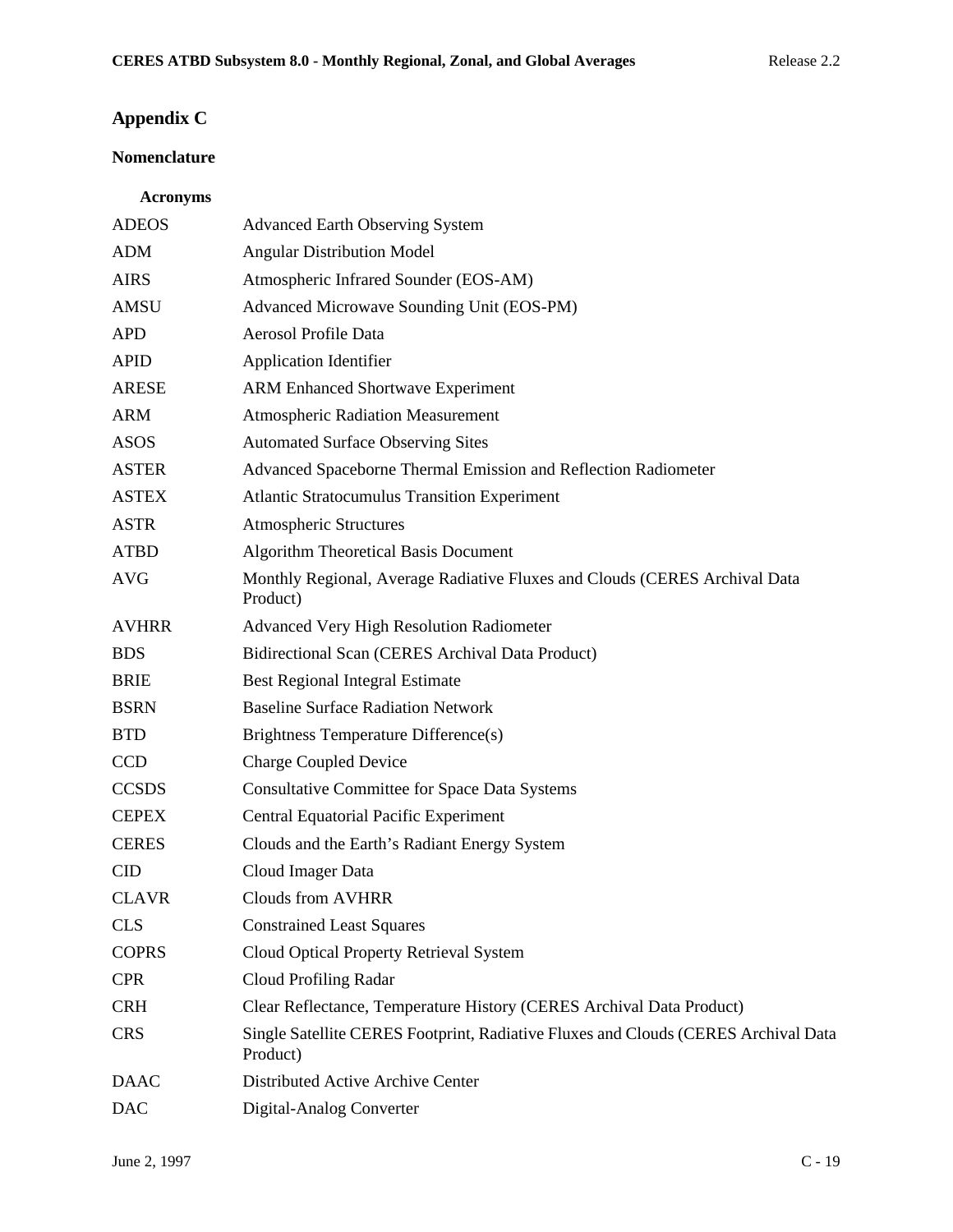| <b>DAO</b>       | Data Assimilation Office                                                        |
|------------------|---------------------------------------------------------------------------------|
| DB               | Database                                                                        |
| <b>DFD</b>       | Data Flow Diagram                                                               |
| <b>DLF</b>       | Downward Longwave Flux                                                          |
| <b>DMSP</b>      | Defense Meteorological Satellite Program                                        |
| <b>EADM</b>      | ERBE-Like Albedo Directional Model (CERES Input Data Product)                   |
| <b>ECA</b>       | Earth Central Angle                                                             |
| <b>ECLIPS</b>    | <b>Experimental Cloud Lidar Pilot Study</b>                                     |
| <b>ECMWF</b>     | European Centre for Medium-Range Weather Forecasts                              |
| <b>EDDB</b>      | ERBE-Like Daily Data Base (CERES Archival Data Product)                         |
| EID <sub>9</sub> | ERBE-Like Internal Data Product 9 (CERES Internal Data Product)                 |
| <b>EOS</b>       | Earth Observing System                                                          |
| <b>EOSDIS</b>    | Earth Observing System Data Information System                                  |
| EOS-AM           | <b>EOS Morning Crossing Mission</b>                                             |
| <b>EOS-PM</b>    | <b>EOS Afternoon Crossing Mission</b>                                           |
| <b>ENSO</b>      | El Niño/Southern Oscillation                                                    |
| <b>ENVISAT</b>   | <b>Environmental Satellite</b>                                                  |
| <b>EPHANC</b>    | Ephemeris and Ancillary (CERES Input Data Product)                              |
| <b>ERB</b>       | <b>Earth Radiation Budget</b>                                                   |
| <b>ERBE</b>      | <b>Earth Radiation Budget Experiment</b>                                        |
| <b>ERBS</b>      | <b>Earth Radiation Budget Satellite</b>                                         |
| <b>ESA</b>       | European Space Agency                                                           |
| ES4              | ERBE-Like S4 Data Product (CERES Archival Data Product)                         |
| ES4G             | ERBE-Like S4G Data Product (CERES Archival Data Product)                        |
| ES8              | ERBE-Like S8 Data Product (CERES Archival Data Product)                         |
| ES <sub>9</sub>  | ERBE-Like S9 Data Product (CERES Archival Data Product)                         |
| <b>FLOP</b>      | <b>Floating Point Operation</b>                                                 |
| <b>FIRE</b>      | <b>First ISCCP Regional Experiment</b>                                          |
| FIRE II IFO      | First ISCCP Regional Experiment II Intensive Field Observations                 |
| <b>FOV</b>       | Field of View                                                                   |
| <b>FSW</b>       | Hourly Gridded Single Satellite Fluxes and Clouds (CERES Archival Data Product) |
| <b>FTM</b>       | <b>Functional Test Model</b>                                                    |
| GAC              | Global Area Coverage (AVHRR data mode)                                          |
| GAP              | Gridded Atmospheric Product (CERES Input Data Product)                          |
| <b>GCIP</b>      | <b>GEWEX Continental-Phase International Project</b>                            |
| <b>GCM</b>       | <b>General Circulation Model</b>                                                |
| <b>GEBA</b>      | Global Energy Balance Archive                                                   |
| <b>GEO</b>       | <b>ISSCP Radiances (CERES Input Data Product)</b>                               |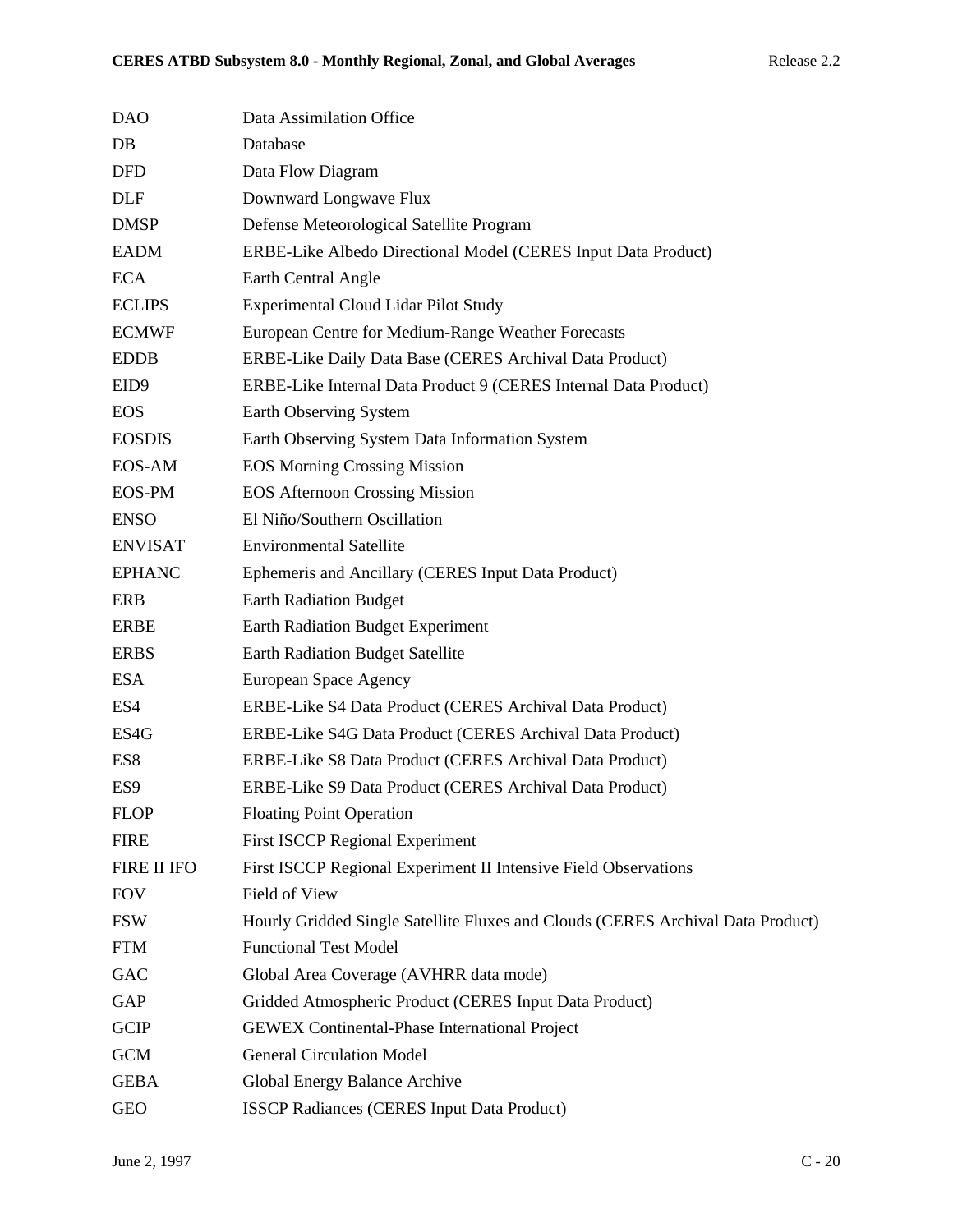| <b>GEWEX</b>    | Global Energy and Water Cycle Experiment                    |
|-----------------|-------------------------------------------------------------|
| <b>GLAS</b>     | Geoscience Laser Altimetry System                           |
| <b>GMS</b>      | Geostationary Meteorological Satellite                      |
| <b>GOES</b>     | <b>Geostationary Operational Environmental Satellite</b>    |
| <b>HBTM</b>     | Hybrid Bispectral Threshold Method                          |
| <b>HIRS</b>     | High-Resolution Infrared Radiation Sounder                  |
| <b>HIS</b>      | High-Resolution Interferometer Sounder                      |
| <b>ICM</b>      | <b>Internal Calibration Module</b>                          |
| <b>ICRCCM</b>   | Intercomparison of Radiation Codes in Climate Models        |
| ID              | Identification                                              |
| <b>IEEE</b>     | Institute of Electrical and Electronics Engineers           |
| <b>IES</b>      | <b>Instrument Earth Scans (CERES Internal Data Product)</b> |
| <b>IFO</b>      | <b>Intensive Field Observation</b>                          |
| <b>INSAT</b>    | <b>Indian Satellite</b>                                     |
| <b>IOP</b>      | <b>Intensive Observing Period</b>                           |
| IR              | <b>Infrared</b>                                             |
| <b>IRIS</b>     | <b>Infrared Interferometer Spectrometer</b>                 |
| <b>ISCCP</b>    | <b>International Satellite Cloud Climatology Project</b>    |
| <b>ISS</b>      | <b>Integrated Sounding System</b>                           |
| <b>IWP</b>      | <b>Ice Water Path</b>                                       |
| LAC             | Local Area Coverage (AVHRR data mode)                       |
| LaRC            | <b>Langley Research Center</b>                              |
| <b>LBC</b>      | Laser Beam Ceilometer                                       |
| <b>LBTM</b>     | Layer Bispectral Threshold Method                           |
| Lidar           | <b>Light Detection and Ranging</b>                          |
| <b>LITE</b>     | Lidar In-Space Technology Experiment                        |
| Lowtran 7       | Low-Resolution Transmittance (Radiative Transfer Code)      |
| ${\rm LW}$      | Longwave                                                    |
| <b>LWP</b>      | Liquid Water Path                                           |
| <b>MAM</b>      | Mirror Attenuator Mosaic                                    |
| MC              | <b>Mostly Cloudy</b>                                        |
| <b>MCR</b>      | Microwave Cloud Radiometer                                  |
| <b>METEOSAT</b> | Meteorological Operational Satellite (European)             |
| <b>METSAT</b>   | Meteorological Satellite                                    |
| <b>MFLOP</b>    | <b>Million FLOP</b>                                         |
| <b>MIMR</b>     | Multifrequency Imaging Microwave Radiometer                 |
| <b>MISR</b>     | Multiangle Imaging Spectroradiometer                        |
| <b>MLE</b>      | Maximum Likelihood Estimate                                 |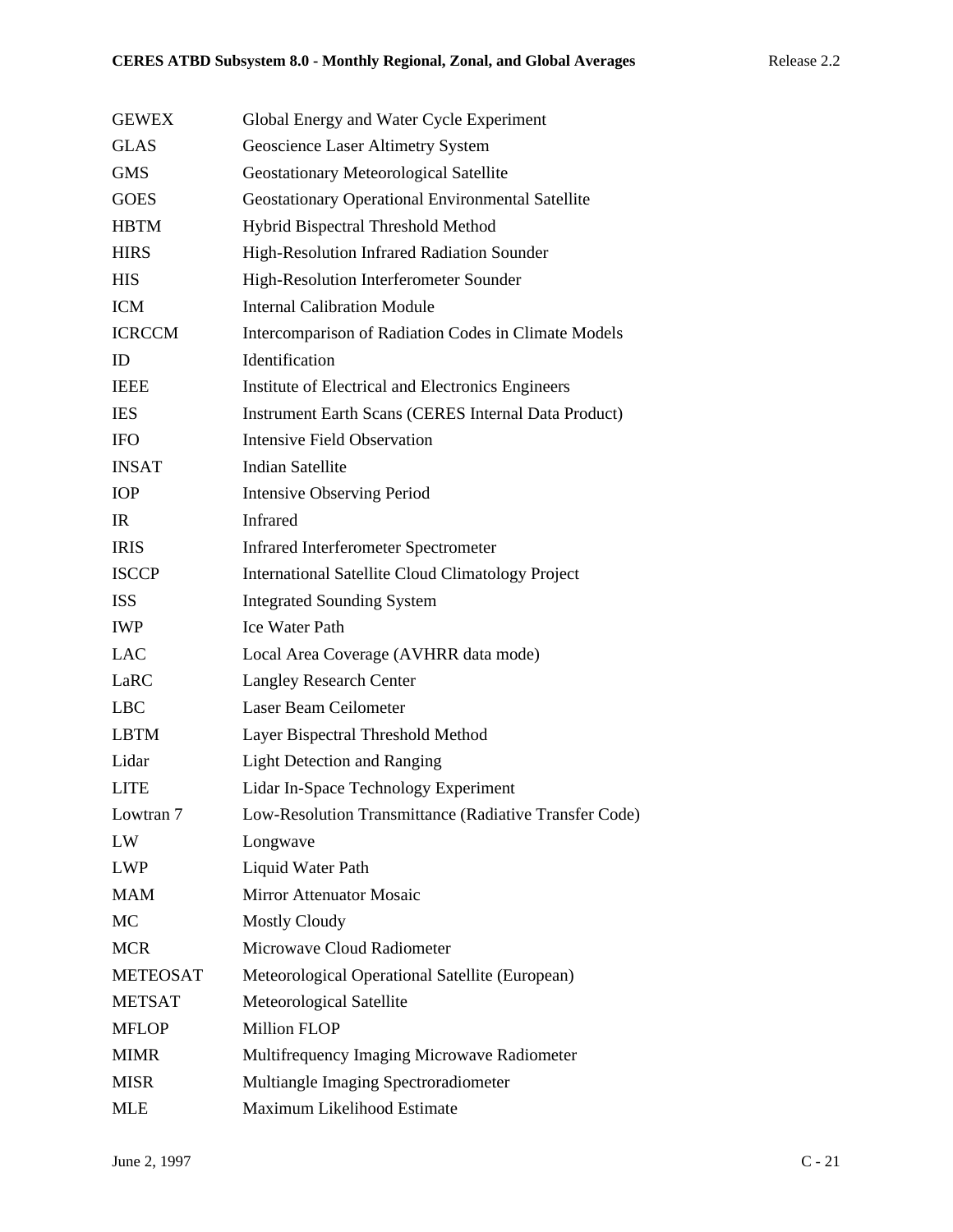| <b>MOA</b>     | Meteorology Ozone and Aerosol                                                           |
|----------------|-----------------------------------------------------------------------------------------|
| <b>MODIS</b>   | Moderate-Resolution Imaging Spectroradiometer                                           |
| <b>MSMR</b>    | Multispectral, multiresolution                                                          |
| <b>MTSA</b>    | Monthly Time and Space Averaging                                                        |
| MWH            | Microwave Humidity                                                                      |
| <b>MWP</b>     | Microwave Water Path                                                                    |
| <b>NASA</b>    | National Aeronautics and Space Administration                                           |
| <b>NCAR</b>    | National Center for Atmospheric Research                                                |
| <b>NCEP</b>    | <b>National Centers for Environmental Prediction</b>                                    |
| <b>NESDIS</b>  | National Environmental Satellite, Data, and Information Service                         |
| <b>NIR</b>     | Near Infrared                                                                           |
| <b>NMC</b>     | National Meteorological Center                                                          |
| <b>NOAA</b>    | National Oceanic and Atmospheric Administration                                         |
| <b>NWP</b>     | <b>Numerical Weather Prediction</b>                                                     |
| <b>OLR</b>     | <b>Outgoing Longwave Radiation</b>                                                      |
| <b>OPD</b>     | Ozone Profile Data (CERES Input Data Product)                                           |
| OV             | Overcast                                                                                |
| PC             | Partly Cloudy                                                                           |
| <b>POLDER</b>  | Polarization of Directionality of Earth's Reflectances                                  |
| <b>PRT</b>     | <b>Platinum Resistance Thermometer</b>                                                  |
| <b>PSF</b>     | <b>Point Spread Function</b>                                                            |
| <b>PW</b>      | Precipitable Water                                                                      |
| <b>RAPS</b>    | Rotating Azimuth Plane Scan                                                             |
| <b>RPM</b>     | <b>Radiance Pairs Method</b>                                                            |
| <b>RTM</b>     | <b>Radiometer Test Model</b>                                                            |
| SAB            | Sorting by Angular Bins                                                                 |
| SAGE           | Stratospheric Aerosol and Gas Experiment                                                |
| <b>SARB</b>    | Surface and Atmospheric Radiation Budget Working Group                                  |
| <b>SDCD</b>    | <b>Solar Distance Correction and Declination</b>                                        |
| <b>SFC</b>     | Hourly Gridded Single Satellite TOA and Surface Fluxes (CERES Archival<br>Data Product) |
| SHEBA          | Surface Heat Budget in the Arctic                                                       |
| <b>SPECTRE</b> | <b>Spectral Radiance Experiment</b>                                                     |
| <b>SRB</b>     | <b>Surface Radiation Budget</b>                                                         |
| <b>SRBAVG</b>  | Surface Radiation Budget Average (CERES Archival Data Product)                          |
| SSF            | Single Satellite CERES Footprint TOA and Surface Fluxes, Clouds                         |
| <b>SSMI</b>    | Special Sensor Microwave Imager                                                         |
| <b>SST</b>     | Sea Surface Temperature                                                                 |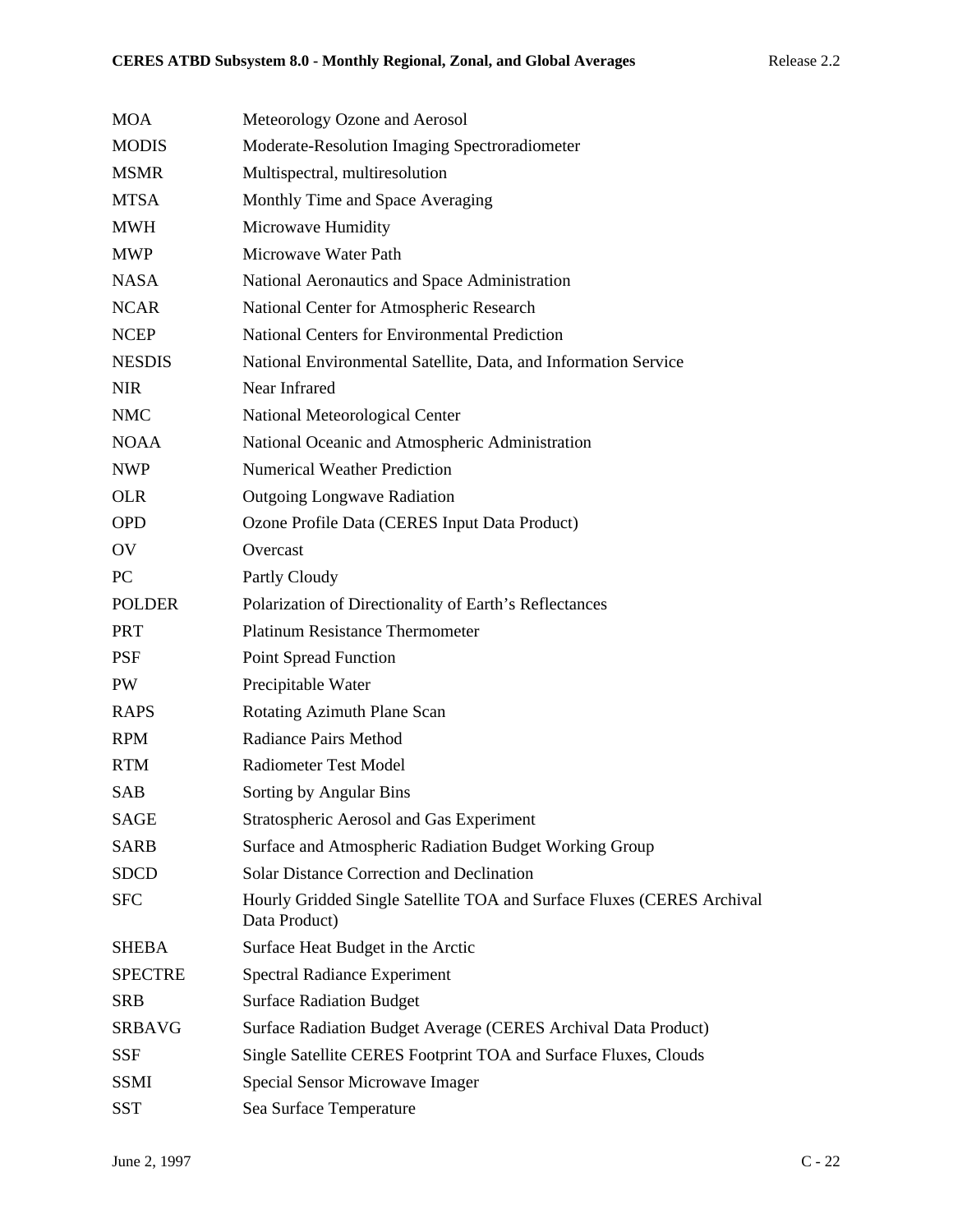| <b>SURFMAP</b> | Surface Properties and Maps (CERES Input Product)                                             |
|----------------|-----------------------------------------------------------------------------------------------|
| <b>SW</b>      | Shortwave                                                                                     |
| <b>SWICS</b>   | <b>Shortwave Internal Calibration Source</b>                                                  |
| <b>SYN</b>     | Synoptic Radiative Fluxes and Clouds (CERES Archival Data Product)                            |
| SZA            | Solar Zenith Angle                                                                            |
| <b>THIR</b>    | Temperature/Humidity Infrared Radiometer (Nimbus)                                             |
| <b>TIROS</b>   | <b>Television Infrared Observation Satellite</b>                                              |
| <b>TISA</b>    | Time Interpolation and Spatial Averaging Working Group                                        |
| TMI            | <b>TRMM Microwave Imager</b>                                                                  |
| <b>TOA</b>     | Top of the Atmosphere                                                                         |
| <b>TOGA</b>    | Tropical Ocean Global Atmosphere                                                              |
| <b>TOMS</b>    | <b>Total Ozone Mapping Spectrometer</b>                                                       |
| <b>TOVS</b>    | <b>TIROS Operational Vertical Sounder</b>                                                     |
| <b>TRMM</b>    | <b>Tropical Rainfall Measuring Mission</b>                                                    |
| <b>TSA</b>     | Time-Space Averaging                                                                          |
| <b>UAV</b>     | <b>Unmanned Aerospace Vehicle</b>                                                             |
| <b>UT</b>      | <b>Universal Time</b>                                                                         |
| <b>UTC</b>     | <b>Universal Time Code</b>                                                                    |
| <b>VAS</b>     | VISSR Atmospheric Sounder (GOES)                                                              |
| <b>VIRS</b>    | <b>Visible Infrared Scanner</b>                                                               |
| <b>VISSR</b>   | Visible and Infrared Spin Scan Radiometer                                                     |
| <b>WCRP</b>    | World Climate Research Program                                                                |
| WG             | <b>Working Group</b>                                                                          |
| Win            | Window                                                                                        |
| <b>WN</b>      | Window                                                                                        |
| <b>WMO</b>     | World Meteorological Organization                                                             |
| ZAVG           | Monthly Zonal and Global Average Radiative Fluxes and Clouds (CERES Archival<br>Data Product) |

# **Symbols**

| A                 | atmospheric absorptance                             |
|-------------------|-----------------------------------------------------|
| $B_{\lambda}(T)$  | <b>Planck function</b>                              |
| $\overline{C}$    | cloud fractional area coverage                      |
| $CF_2Cl_2$        | dichlorofluorocarbon                                |
| CFCl <sub>3</sub> | trichlorofluorocarbon                               |
| $\rm CH_{4}$      | methane                                             |
| CO <sub>2</sub>   | carbon dioxide                                      |
| D                 | total number of days in the month                   |
| $D_{\rho}$        | cloud particle equivalent diameter (for ice clouds) |
|                   |                                                     |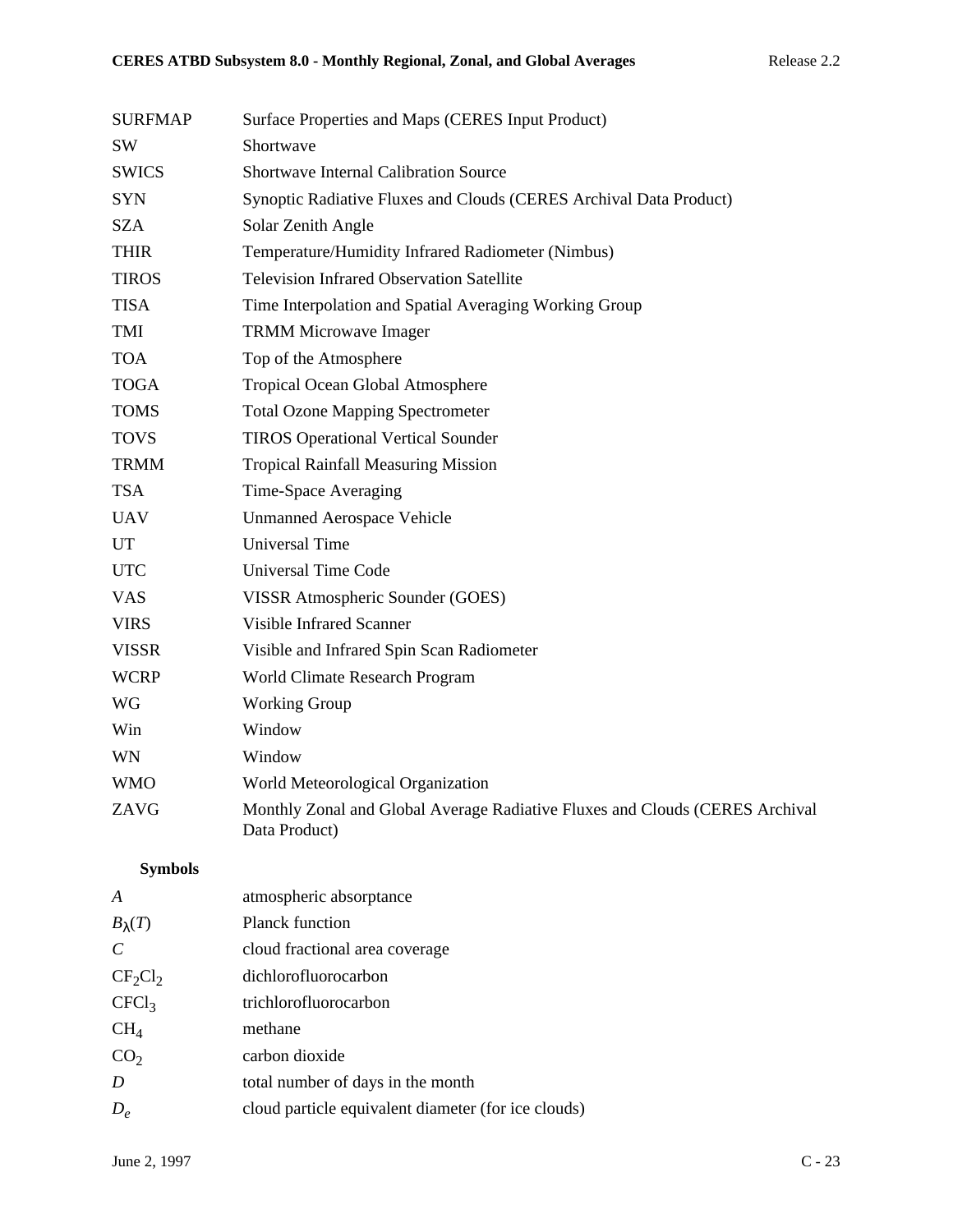| $E_{\alpha}$                | solar constant or solar irradiance                |
|-----------------------------|---------------------------------------------------|
| $\boldsymbol{F}$            | flux                                              |
| $\int$                      | fraction                                          |
| $G_a$                       | atmospheric greenhouse effect                     |
| $\boldsymbol{g}$            | cloud asymmetry parameter                         |
| $H_2O$                      | water vapor                                       |
| I                           | radiance                                          |
| $\dot{i}$                   | scene type                                        |
| $m_i$                       | imaginary refractive index                        |
| Ñ                           | angular momentum vector                           |
| $N_2O$                      | nitrous oxide                                     |
| O <sub>3</sub>              | ozone                                             |
| $\boldsymbol{P}$            | point spread function                             |
| $\boldsymbol{p}$            | pressure                                          |
| $Q_a$                       | absorption efficiency                             |
| $Q_e$                       | extinction efficiency                             |
| $Q_{s}$                     | scattering efficiency                             |
| $\boldsymbol{R}$            | anisotropic reflectance factor                    |
| $r_E$                       | radius of the Earth                               |
| $r_e$                       | effective cloud droplet radius (for water clouds) |
| $r_h$                       | column-averaged relative humidity                 |
| S <sub>o</sub>              | summed solar incident SW flux                     |
| $S'_{o}$                    | integrated solar incident SW flux                 |
| $\boldsymbol{T}$            | temperature                                       |
| $T_R$                       | blackbody temperature                             |
| t                           | time or transmittance                             |
| $W_{liq}$                   | liquid water path                                 |
| w                           | precipitable water                                |
| $\hat{x}_o$                 | satellite position at $t_o$                       |
| x, y, z                     | satellite position vector components              |
| $\dot{x}, \dot{y}, \dot{z}$ | satellite velocity vector components              |
| Z.                          | altitude                                          |
| $z_{top}$                   | altitude at top of atmosphere                     |
| α                           | albedo or cone angle                              |
| β                           | cross-scan angle                                  |
| γ                           | Earth central angle                               |
| $\gamma_{at}$               | along-track angle                                 |
| $\gamma_{ct}$               | cross-track angle                                 |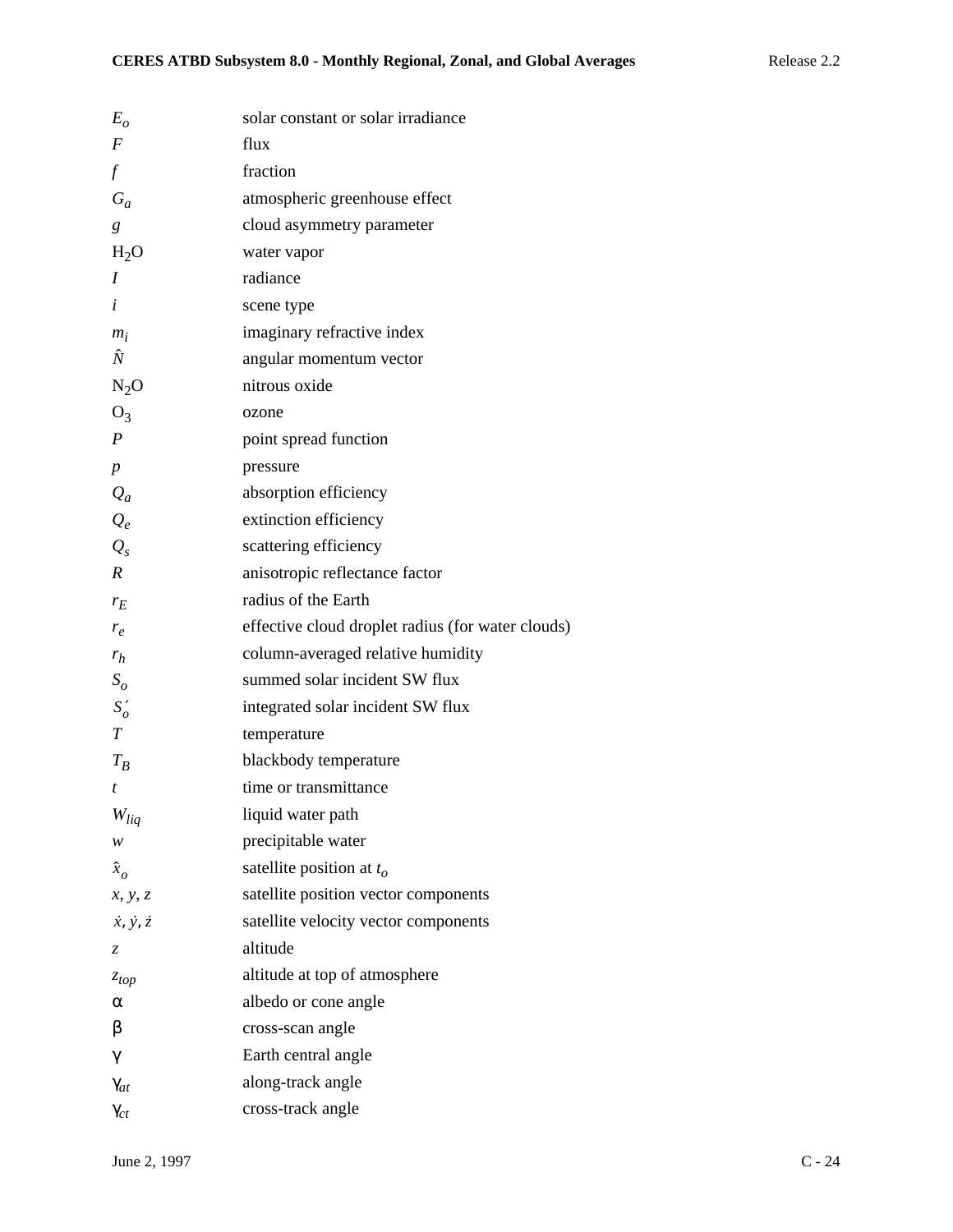| δ                       | along-scan angle                               |
|-------------------------|------------------------------------------------|
| ε                       | emittance                                      |
| Θ                       | colatitude of satellite                        |
| $\theta$                | viewing zenith angle                           |
| $\theta_o$              | solar zenith angle                             |
| λ                       | wavelength                                     |
| μ                       | viewing zenith angle cosine                    |
| $\mu_{o}$               | solar zenith angle cosine                      |
| $\mathbf v$             | wave number                                    |
| ρ                       | bidirectional reflectance                      |
| τ                       | optical depth                                  |
| $\tau_{\text{der}}(p)$  | spectral optical depth profiles of aerosols    |
| $\tau_{H_2O\lambda}(p)$ | spectral optical depth profiles of water vapor |
| $\tau_{\text{O}_3}(p)$  | spectral optical depth profiles of ozone       |
| Φ                       | longitude of satellite                         |
| φ                       | azimuth angle                                  |
| $\tilde{\omega}_o$      | single-scattering albedo                       |
|                         |                                                |

Subscripts:

| $\mathcal{C}$    | cloud               |
|------------------|---------------------|
| cb               | cloud base          |
| ce               | cloud effective     |
| cld              | cloud               |
| $\overline{c}$ s | clear sky           |
| ct               | cloud top           |
| ice              | ice water           |
| lc               | lower cloud         |
| liq              | liquid water        |
| S.               | surface             |
| uc               | upper cloud         |
| λ                | spectral wavelength |

# **Units**

| AU                   | astronomical unit     |
|----------------------|-----------------------|
| cm                   | centimeter            |
| $cm\text{-}sec^{-1}$ | centimeter per second |
| count                | count                 |
| day                  | day, Julian date      |
| deg                  | degree                |